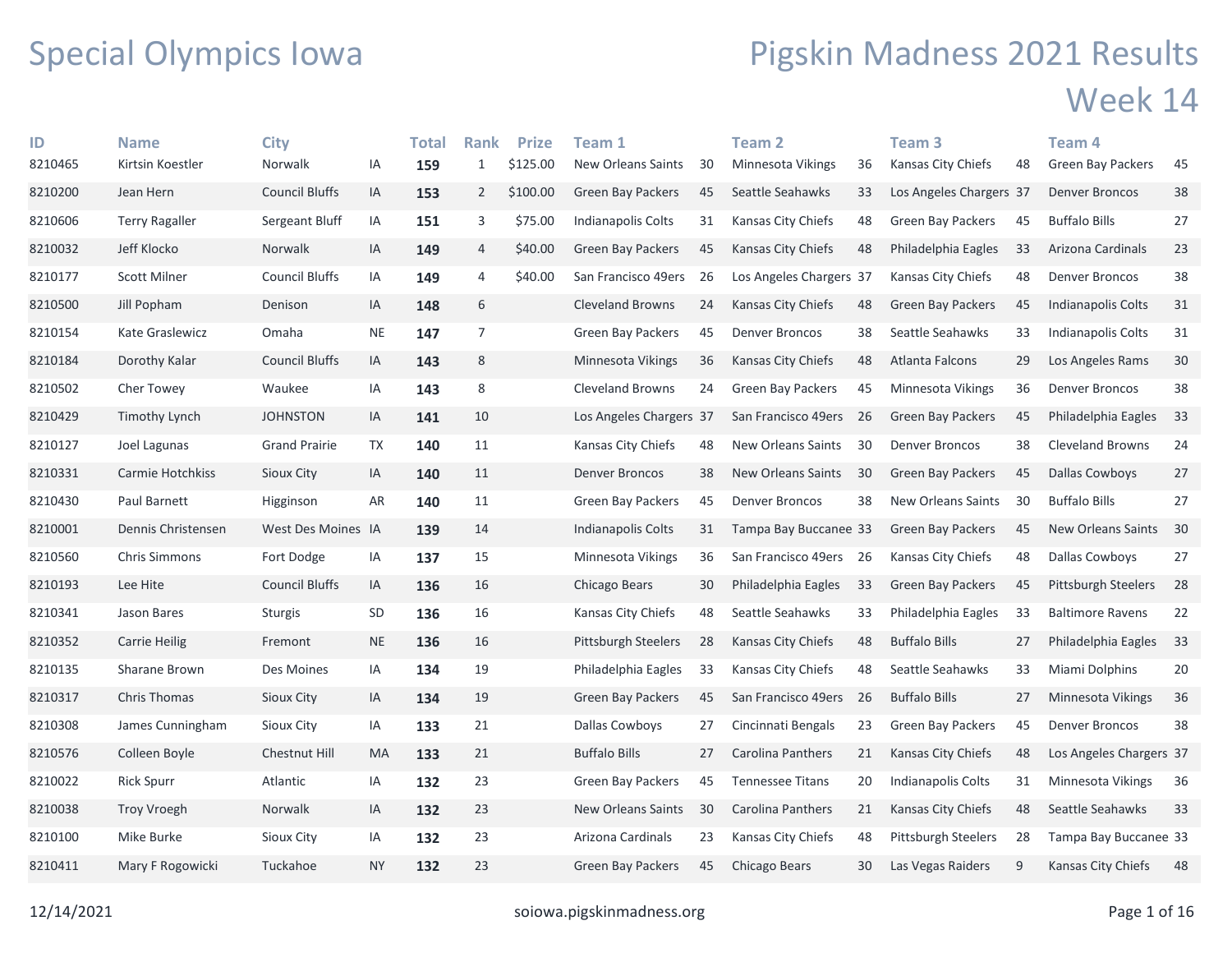| ID<br>8210499 | <b>Name</b><br><b>Taylor Parish</b> | <b>City</b><br>Saint Charles | IA        | <b>Total</b><br>132 | <b>Rank</b><br>23 | <b>Prize</b> | Team 1<br>San Francisco 49ers | 26 | <b>Team 2</b><br><b>Green Bay Packers</b> | 45 | Team <sub>3</sub><br><b>Pittsburgh Steelers</b> | 28 | Team <sub>4</sub><br>Seattle Seahawks | 33 |
|---------------|-------------------------------------|------------------------------|-----------|---------------------|-------------------|--------------|-------------------------------|----|-------------------------------------------|----|-------------------------------------------------|----|---------------------------------------|----|
| 8210117       | Rheanne Hoffman                     | Sioux City                   | IA        | 131                 | 28                |              | <b>Buffalo Bills</b>          | 27 | Green Bay Packers                         | 45 | <b>Minnesota Vikings</b>                        | 36 | Cincinnati Bengals                    | 23 |
| 8210130       | Susan Brown                         | Des Moines                   | IA        | 131                 | 28                |              | Kansas City Chiefs            | 48 | Dallas Cowboys                            | 27 | Cincinnati Bengals                              | 23 | Seattle Seahawks                      | 33 |
| 8210293       | Justin Gatewood                     | Ames                         | IA        | 131                 | 28                |              | Atlanta Falcons               | 29 | Carolina Panthers                         | 21 | Kansas City Chiefs                              | 48 | Tampa Bay Buccanee 33                 |    |
| 8210451       | James Strekal                       | Lowgap                       | <b>NC</b> | 131                 | 28                |              | Dallas Cowboys                | 27 | <b>Green Bay Packers</b>                  | 45 | Indianapolis Colts                              | 31 | Pittsburgh Steelers                   | 28 |
| 8210586       | Sean Atwater                        | West Burlington              | IA        | 131                 | 28                |              | San Francisco 49ers           | 26 | <b>Pittsburgh Steelers</b>                | 28 | Atlanta Falcons                                 | 29 | Kansas City Chiefs                    | 48 |
| 8210013       | Michael Moore                       | West Des Moines IA           |           | 130                 | 33                |              | Philadelphia Eagles           | 33 | Pittsburgh Steelers                       | 28 | New York Giants                                 | 21 | Kansas City Chiefs                    | 48 |
| 8210105       | Carrie Larson                       | IA                           | IA        | 130                 | 33                |              | Kansas City Chiefs            | 48 | <b>New York Giants</b>                    | 21 | Indianapolis Colts                              | 31 | Los Angeles Rams                      | 30 |
| 8210108       | Deb Heath                           | Sioux City                   | ΙA        | 130                 | 33                |              | <b>Washington Team</b>        | 20 | Seattle Seahawks                          | 33 | Atlanta Falcons                                 | 29 | Kansas City Chiefs                    | 48 |
| 8210150       | Dennis Dudzik                       | Omaha                        | <b>NE</b> | 130                 | 33                |              | <b>Denver Broncos</b>         | 38 | Dallas Cowboys                            | 27 | <b>Washington Team</b>                          | 20 | Green Bay Packers                     | 45 |
| 8210265       | Ryan Purdy                          | Van Meter                    | IA        | 130                 | 33                |              | Denver Broncos                | 38 | Seattle Seahawks                          | 33 | <b>Green Bay Packers</b>                        | 45 | New England Patriots 14               |    |
| 8210313       | Amy Carlson                         | Sgt. Bluffs                  | IA        | 129                 | 38                |              | Green Bay Packers             | 45 | New England Patriots 14                   |    | Los Angeles Chargers 37                         |    | Tampa Bay Buccanee 33                 |    |
| 8210583       | <b>Brady Oldag</b>                  | <b>Cedar Falls</b>           | IA        | 129                 | 38                |              | Green Bay Packers             | 45 | Minnesota Vikings                         | 36 | <b>Washington Team</b>                          | 20 | Pittsburgh Steelers 28                |    |
| 8210028       | Paul Patterson                      | Norwalk                      | IA        | 128                 | 40                |              | <b>Washington Team</b>        | 20 | Tampa Bay Buccanee 33                     |    | <b>Green Bay Packers</b>                        | 45 | New Orleans Saints 30                 |    |
| 8210260       | Kaylene Ballesteros                 | Indianola                    | ΙA        | 128                 | 40                |              | Atlanta Falcons               | 29 | <b>Denver Broncos</b>                     | 38 | <b>Pittsburgh Steelers</b>                      | 28 | Tampa Bay Buccanee 33                 |    |
| 8210450       | James Strekal                       | Lowgap                       | <b>NC</b> | 128                 | 40                |              | Tampa Bay Buccanee 33         |    | <b>Denver Broncos</b>                     | 38 | Kansas City Chiefs                              | 48 | Las Vegas Raiders                     | 9  |
| 8210519       | Heidi Komes                         | <b>Union Center</b>          | IA        | 128                 | 40                |              | Los Angeles Rams              | 30 | <b>Denver Broncos</b>                     | 38 | Chicago Bears                                   | 30 | New Orleans Saints 30                 |    |
| 8210010       | Jim Volker                          | West Des Moines IA           |           | 127                 | 44                |              | Atlanta Falcons               | 29 | <b>Denver Broncos</b>                     | 38 | <b>Dallas Cowboys</b>                           | 27 | Philadelphia Eagles                   | 33 |
| 8210506       | Carley Fransworth                   | Des Moines                   | IA        | 127                 | 44                |              | <b>Baltimore Ravens</b>       | 22 | <b>Cleveland Browns</b>                   | 24 | Green Bay Packers                               | 45 | <b>Minnesota Vikings</b>              | 36 |
| 8210215       | <b>Tony Peterson</b>                | <b>Council Bluffs</b>        | IA        | 126                 | 46                |              | <b>Cleveland Browns</b>       | 24 | New York Jets                             | 9  | <b>Green Bay Packers</b>                        | 45 | Kansas City Chiefs                    | 48 |
| 8210431       | John Santone                        | Painesville                  | OH        | 126                 | 46                |              | Carolina Panthers             | 21 | <b>Buffalo Bills</b>                      | 27 | Los Angeles Rams                                | 30 | Kansas City Chiefs                    | 48 |
| 8210520       | Jason Pleggenkuhle                  | Adel                         | IA        | 126                 | 46                |              | Atlanta Falcons               | 29 | Tampa Bay Buccanee 33                     |    | Los Angeles Chargers 37                         |    | Dallas Cowboys                        | 27 |
| 8210609       | Jac Doran                           | Fort Dodge                   | IA        | 126                 | 46                |              | Green Bay Packers             | 45 | New Orleans Saints                        | 30 | Dallas Cowboys                                  | 27 | <b>Cleveland Browns</b>               | 24 |
| 8210258       | <b>Conner McCuen</b>                | West Des Moines IA           |           | 125                 | 50                |              | <b>Green Bay Packers</b>      | 45 | Tampa Bay Buccanee 33                     |    | Los Angeles Chargers 37                         |    | <b>Detroit Lions</b>                  | 10 |
| 8210440       | <b>Thomas Berger</b>                | Epworth                      | ΙA        | 125                 | 50                |              | Los Angeles Chargers 37       |    | San Francisco 49ers 26                    |    | <b>Denver Broncos</b>                           | 38 | Cleveland Browns                      | 24 |
| 8210485       | <b>Terry Main</b>                   | urbandale                    | IA        | 125                 | 50                |              | Cleveland Browns              | 24 | Los Angeles Chargers 37                   |    | Indianapolis Colts                              | 31 | Philadelphia Eagles                   | 33 |
| 8210487       | Ashley Jackson                      | <b>Webster City</b>          | IA        | 125                 | 50                |              | Seattle Seahawks              | 33 | Tampa Bay Buccanee 33                     |    | New England Patriots 14                         |    | Green Bay Packers                     | 45 |
| 8210494       | Chris Wahlert                       | Peosta                       | IA        | 125                 | 50                |              | Indianapolis Colts            | 31 | <b>Baltimore Ravens</b>                   | 22 | Green Bay Packers                               | 45 | <b>Buffalo Bills</b>                  | 27 |
| 8210530       | Catherine Luchte                    | Colorado Springs             | CO        | 125                 | 50                |              | Denver Broncos                | 38 | Cleveland Browns                          | 24 | <b>Buffalo Bills</b>                            | 27 | Minnesota Vikings                     | 36 |
| 8210559       | Chris Simmons                       | Fort Dodge                   | IA        | 125                 | 50                |              | Los Angeles Rams              | 30 | <b>Houston Texans</b>                     | 13 | Green Bay Packers                               | 45 | Los Angeles Chargers 37               |    |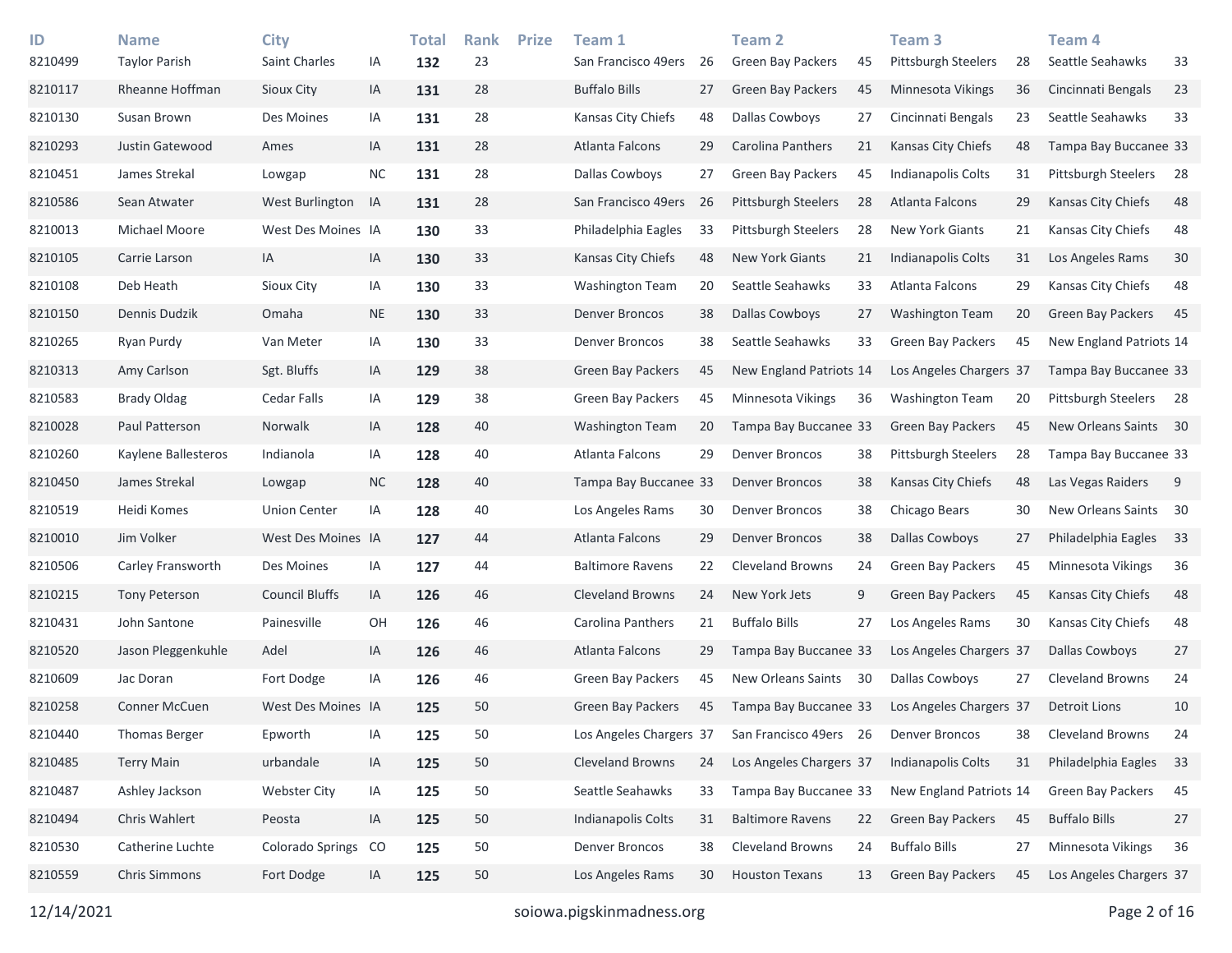| ID<br>8210111 | <b>Name</b><br>Anthony Fitch | <b>City</b><br>Sioux City | IA        | <b>Total</b><br>124 | <b>Rank</b><br>57 | <b>Prize</b> | Team 1<br><b>Buffalo Bills</b> | 27 | Team <sub>2</sub><br>Washington Team | 20 | Team <sub>3</sub><br>Kansas City Chiefs | 48 | Team <sub>4</sub><br>Atlanta Falcons | 29 |
|---------------|------------------------------|---------------------------|-----------|---------------------|-------------------|--------------|--------------------------------|----|--------------------------------------|----|-----------------------------------------|----|--------------------------------------|----|
| 8210180       | <b>Steve Goltl</b>           | Omaha                     | $\sf NE$  | 124                 | 57                |              | <b>Houston Texans</b>          | 13 | Chicago Bears                        | 30 | <b>Green Bay Packers</b>                | 45 | <b>Minnesota Vikings</b>             | 36 |
| 8210421       | Royal McClannahan            | Modale                    | IA        | 124                 | 57                |              | <b>Green Bay Packers</b>       | 45 | Carolina Panthers                    | 21 | New York Giants                         | 21 | Los Angeles Chargers 37              |    |
| 8210525       | Randall Leventhal            | Waukee                    | IA        | 124                 | 57                |              | Chicago Bears                  | 30 | Indianapolis Colts                   | 31 | San Francisco 49ers                     | 26 | Los Angeles Chargers 37              |    |
| 8210031       | Jeff Klocko                  | Norwalk                   | IA        | 123                 | 61                |              | Minnesota Vikings              | 36 | Indianapolis Colts                   | 31 | Cincinnati Bengals                      | 23 | Philadelphia Eagles                  | 33 |
| 8210049       | Dyaln Spurr                  | Norwalk                   | IA        | 123                 | 61                |              | Cincinnati Bengals             | 23 | Philadelphia Eagles                  | 33 | Los Angeles Chargers 37                 |    | Chicago Bears                        | 30 |
| 8210161       | John Seaman                  | Omaha                     | <b>NE</b> | 123                 | 61                |              | Miami Dolphins                 | 20 | Dallas Cowboys                       | 27 | Kansas City Chiefs                      | 48 | <b>Pittsburgh Steelers</b>           | 28 |
| 8210425       | Royal McClannahan            | Modale                    | IA        | 123                 | 61                |              | Arizona Cardinals              | 23 | Seattle Seahawks                     | 33 | Los Angeles Chargers 37                 |    | Chicago Bears                        | 30 |
| 8210458       | Carissa Andermann            | <b>Cedar Falls</b>        | IA        | 123                 | 61                |              | Green Bay Packers              | 45 | Los Angeles Rams                     | 30 | Miami Dolphins                          | 20 | <b>Pittsburgh Steelers</b>           | 28 |
| 8210467       | <b>Phillip Strekal</b>       | Albany                    | OH        | 123                 | 61                |              | Minnesota Vikings              | 36 | <b>Tennessee Titans</b>              | 20 | Los Angeles Chargers 37                 |    | New Orleans Saints                   | 30 |
| 8210481       | Robert Reed III              | Davenport                 | IA        | 123                 | 61                |              | <b>Green Bay Packers</b>       | 45 | Cincinnati Bengals                   | 23 | Dallas Cowboys                          | 27 | <b>Pittsburgh Steelers</b>           | 28 |
| 8210602       | Maureen Rozen                | Robins                    | IA        | 123                 | 61                |              | Tampa Bay Buccanee 33          |    | Philadelphia Eagles                  | 33 | Carolina Panthers                       | 21 | Minnesota Vikings                    | 36 |
| 8210266       | Chris Scott                  | West Des Moines IA        |           | 122                 | 69                |              | Arizona Cardinals              | 23 | Denver Broncos                       | 38 | Indianapolis Colts                      | 31 | Los Angeles Rams                     | 30 |
| 8210484       | <b>Terry Main</b>            | urbandale                 | IA        | 122                 | 69                |              | New Orleans Saints             | 30 | Cleveland Browns                     | 24 | <b>Denver Broncos</b>                   | 38 | Los Angeles Rams                     | 30 |
| 8210005       | Keith Sandvig                | West Des Moines IA        |           | 121                 | 71                |              | <b>Buffalo Bills</b>           | 27 | Denver Broncos                       | 38 | <b>Washington Team</b>                  | 20 | Minnesota Vikings                    | 36 |
| 8210118       | Jeana Davis                  | Sioux City                | <b>NE</b> | 121                 | 71                |              | Chicago Bears                  | 30 | Los Angeles Chargers 37              |    | Philadelphia Eagles                     | 33 | Carolina Panthers                    | 21 |
| 8210346       | Ron Pingel                   | Spencer                   | IA        | 121                 | 71                |              | Dallas Cowboys                 | 27 | Chicago Bears                        | 30 | <b>Denver Broncos</b>                   | 38 | San Francisco 49ers 26               |    |
| 8210435       | Suzanne Dittmer              | Des Moines                | IA        | 121                 | 71                |              | <b>Houston Texans</b>          | 13 | Philadelphia Eagles                  | 33 | Green Bay Packers                       | 45 | Los Angeles Rams                     | 30 |
| 8210578       | John Larson                  | Johnston                  | IA        | 121                 | 71                |              | <b>Green Bay Packers</b>       | 45 | Seattle Seahawks                     | 33 | Cincinnati Bengals                      | 23 | <b>Washington Team</b>               | 20 |
| 8210595       | Jenna Fitch                  | Gilbert                   | IA        | 121                 | 71                |              | Atlanta Falcons                | 29 | Seattle Seahawks                     | 33 | Minnesota Vikings                       | 36 | Arizona Cardinals                    | 23 |
| 8210144       | Kyle Brown                   | Des Moines                | IA        | 120                 | 77                |              | Dallas Cowboys                 | 27 | Atlanta Falcons                      | 29 | Los Angeles Chargers 37                 |    | <b>Buffalo Bills</b>                 | 27 |
| 8210219       | <b>Chrissy Hite</b>          | <b>Council Bluffs</b>     | IA        | 120                 | 77                |              | Cincinnati Bengals             | 23 | Los Angeles Chargers 37              |    | Chicago Bears                           | 30 | New Orleans Saints                   | 30 |
| 8210335       | Judi Eyles                   | Ames                      | IA        | 120                 | 77                |              | Tampa Bay Buccanee 33          |    | <b>Washington Team</b>               | 20 | <b>Green Bay Packers</b>                | 45 | <b>Baltimore Ravens</b>              | 22 |
| 8210422       | Royal McClannahan            | Modale                    | IA        | 119                 | 80                |              | Chicago Bears                  | 30 | <b>Indianapolis Colts</b>            | 31 | <b>Pittsburgh Steelers</b>              | 28 | New Orleans Saints                   | 30 |
| 8210463       | John Oler                    | ANKENY                    | IA        | 119                 | $80\,$            |              | Cleveland Browns               | 24 | Los Angeles Chargers 37              |    | Pittsburgh Steelers                     | 28 | Los Angeles Rams                     | 30 |
| 8210482       | <b>Terry Main</b>            | urbandale                 | IA        | 119                 | 80                |              | Philadelphia Eagles            | 33 | Seattle Seahawks                     | 33 | <b>Baltimore Ravens</b>                 | 22 | Indianapolis Colts                   | 31 |
| 8210503       | Jessica Goerge               | Dubuque                   | IA        | 119                 | 80                |              | Green Bay Packers              | 45 | Cleveland Browns                     | 24 | Cincinnati Bengals                      | 23 | <b>Buffalo Bills</b>                 | 27 |
| 8210071       | Laura Lee                    | Kelley                    | IA        | 118                 | 84                |              | Los Angeles Rams               | 30 | <b>Detroit Lions</b>                 | 10 | Green Bay Packers                       | 45 | Tampa Bay Buccanee 33                |    |
| 8210333       | Carmie Hotchkiss             | Sioux City                | IA        | 118                 | 84                |              | Los Angeles Rams               | 30 | Kansas City Chiefs                   | 48 | <b>Houston Texans</b>                   | 13 | <b>Buffalo Bills</b>                 | 27 |
| 8210462       | John Oler                    | <b>ANKENY</b>             | IA        | 118                 | 84                |              | Pittsburgh Steelers            | 28 | New York Jets                        | 9  | Minnesota Vikings                       | 36 | <b>Green Bay Packers</b>             | 45 |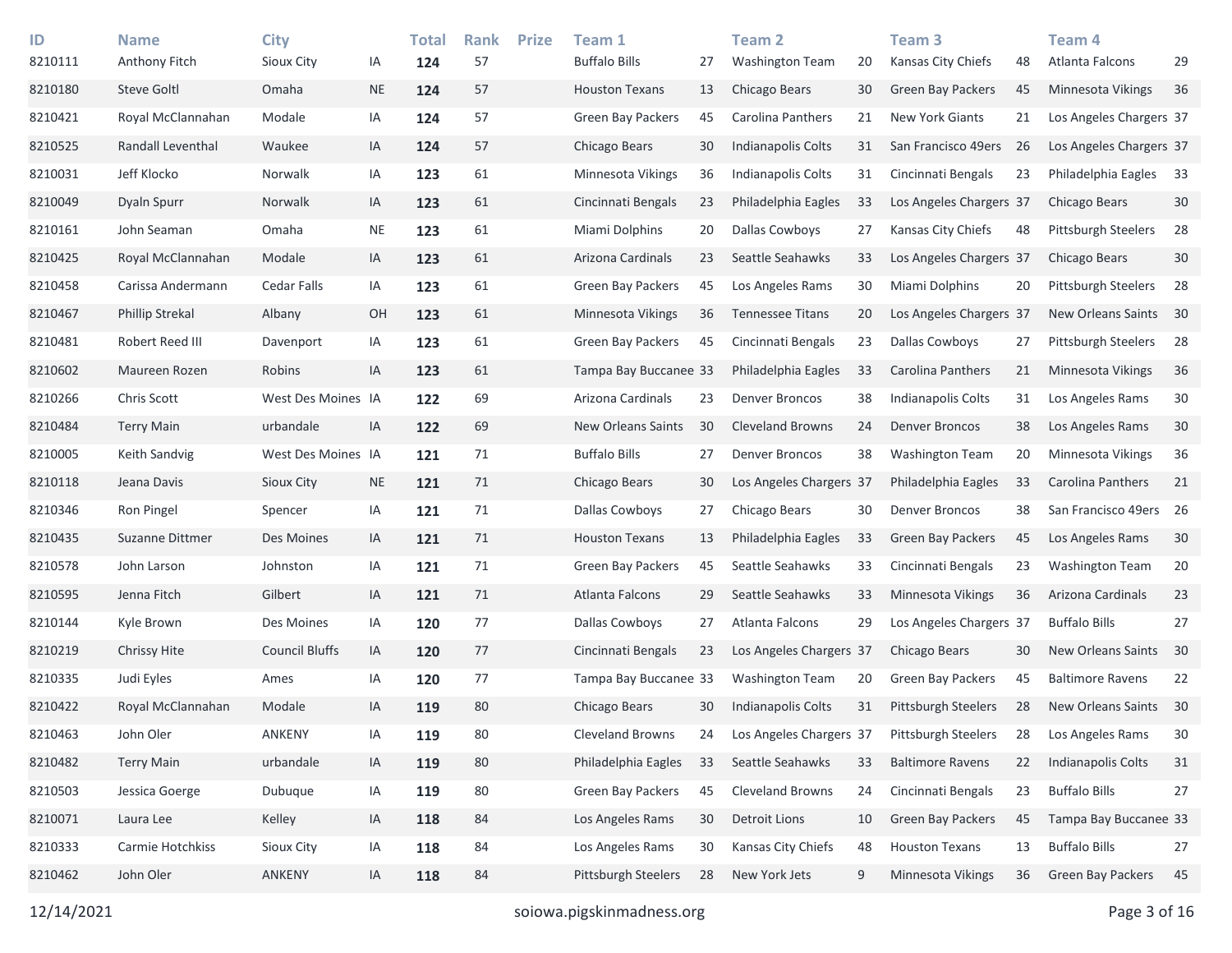| ID<br>8210558 | <b>Name</b><br><b>Austin Myers</b> | <b>City</b><br>Adel  | ΙA        | Total<br>118 | <b>Rank</b><br>84 | <b>Prize</b> | Team 1<br>Arizona Cardinals | 23 | <b>Team 2</b><br><b>Cleveland Browns</b> | 24 | Team <sub>3</sub><br>Tampa Bay Buccanee 33 |    | Team 4<br><b>Denver Broncos</b> | 38   |
|---------------|------------------------------------|----------------------|-----------|--------------|-------------------|--------------|-----------------------------|----|------------------------------------------|----|--------------------------------------------|----|---------------------------------|------|
| 8210034       | Charles Lee                        | Youngsville          | <b>NC</b> | 117          | 88                |              | Minnesota Vikings           | 36 | Philadelphia Eagles                      | 33 | <b>Washington Team</b>                     | 20 | Pittsburgh Steelers             | 28   |
| 8210075       | Alex Vershaw                       | Ames                 | IA        | 117          | 88                |              | New York Giants             | 21 | Seattle Seahawks                         | 33 | New Orleans Saints                         | 30 | Tampa Bay Buccanee 33           |      |
| 8210115       | Dennis Ard                         | Sioux City           | IA        | 117          | 88                |              | New Orleans Saints          | 30 | Indianapolis Colts                       | 31 | Atlanta Falcons                            | 29 | Dallas Cowboys                  | 27   |
| 8210264       | Chelsea Dexter                     | West Des Moines IA   |           | 117          | 88                |              | New York Giants             | 21 | Miami Dolphins                           | 20 | <b>Green Bay Packers</b>                   | 45 | Indianapolis Colts              | 31   |
| 8210274       | <b>Matt Granzow</b>                | West Des Moines IA   |           | 117          | 88                |              | <b>Green Bay Packers</b>    | 45 | San Francisco 49ers                      | 26 | Tampa Bay Buccanee 33                      |    | <b>Houston Texans</b>           | 13   |
| 8210511       | Liane Long                         | Avoca                | IA        | 117          | 88                |              | Los Angeles Rams            | 30 | Detroit Lions                            | 10 | Atlanta Falcons                            | 29 | Kansas City Chiefs              | 48   |
| 8210513       | Liane Long                         | Avoca                | IA        | 117          | 88                |              | Dallas Cowboys              | 27 | <b>Denver Broncos</b>                    | 38 | <b>Baltimore Ravens</b>                    | 22 | Los Angeles Rams                | 30   |
| 8210556       | Denise Kleen                       | Pocahontas           | IA        | 117          | 88                |              | Dallas Cowboys              | 27 | Pittsburgh Steelers                      | 28 | Atlanta Falcons                            | 29 | Seattle Seahawks                | 33   |
| 8210572       | <b>Scott Moore</b>                 | Missouri Valley      | IA        | 117          | 88                |              | <b>Denver Broncos</b>       | 38 | Las Vegas Raiders                        | 9  | Los Angeles Chargers 37                    |    | Philadelphia Eagles             | 33   |
| 8210095       | Dave Baldus                        | Ames                 | IA        | 116          | 97                |              | Pittsburgh Steelers         | 28 | Cincinnati Bengals                       | 23 | <b>Tennessee Titans</b>                    | 20 | <b>Green Bay Packers</b>        | 45   |
| 8210318       | <b>Dylan Grimsley</b>              | Sioux City           | IA        | 116          | 97                |              | Chicago Bears               | 30 | Green Bay Packers                        | 45 | <b>Dallas Cowboys</b>                      | 27 | New England Patriots 14         |      |
| 8210401       | Dan Stein                          | Urbandale            | IA        | 116          | 97                |              | Philadelphia Eagles         | 33 | Arizona Cardinals                        | 23 | Cincinnati Bengals                         | 23 | Los Angeles Chargers 37         |      |
| 8210432       | John Santone                       | Painesville          | OH        | 116          | 97                |              | Cincinnati Bengals          | 23 | Atlanta Falcons                          | 29 | <b>Buffalo Bills</b>                       | 27 | Los Angeles Chargers 37         |      |
| 8210438       | Joseph Rose                        | <b>LOHRVILLE</b>     | IA        | 116          | 97                |              | Kansas City Chiefs          | 48 | Jacksonville Jaguars                     | 0  | Arizona Cardinals                          | 23 | Green Bay Packers 45            |      |
| 8210449       | James Strekal                      | Lowgap               | <b>NC</b> | 116          | 97                |              | Los Angeles Rams            | 30 | Seattle Seahawks                         | 33 | Chicago Bears                              | 30 | Cincinnati Bengals              | 23   |
| 8210454       | Jody Erion                         | Farley               | IA        | 116          | 97                |              | Seattle Seahawks            | 33 | Carolina Panthers                        | 21 | Atlanta Falcons                            | 29 | Philadelphia Eagles             | 33   |
| 8210489       | <b>Bob Shoultz</b>                 | Sioux City           | IA        | 116          | 97                |              | Philadelphia Eagles         | 33 | <b>Pittsburgh Steelers</b>               | 28 | Atlanta Falcons                            | 29 | San Francisco 49ers 26          |      |
| 8210549       | Lisa Rusk                          | Colfax               | IA        | 116          | 97                |              | Chicago Bears               | 30 | New Orleans Saints                       | 30 | Cincinnati Bengals                         | 23 | Seattle Seahawks                | 33   |
| 8210554       | Lora Coffman                       | Des Moines           | IA        | 116          | 97                |              | New England Patriots 14     |    | <b>Cleveland Browns</b>                  | 24 | <b>Green Bay Packers</b>                   | 45 | Tampa Bay Buccanee 33           |      |
| 8210597       | Nick Fitch                         | Ames                 | ΙA        | 116          | 97                |              | Kansas City Chiefs          | 48 | Carolina Panthers                        | 21 | <b>Cleveland Browns</b>                    | 24 | Cincinnati Bengals              | 23   |
| 8210018       | Andy Grovo                         | Waukee               | IA        | 115          | 108               |              | Miami Dolphins              | 20 | Los Angeles Chargers 37                  |    | <b>Houston Texans</b>                      | 13 | <b>Green Bay Packers</b>        | - 45 |
| 8210198       | Brian Brockman                     | Carson               | IA        | 115          | 108               |              | <b>Cleveland Browns</b>     | 24 | Green Bay Packers                        | 45 | San Francisco 49ers                        | 26 | Washington Team                 | 20   |
| 8210207       | Tom Weddem                         | Glendwood            | IA        | 115          | 108               |              | Dallas Cowboys              | 27 | Tampa Bay Buccanee 33                    |    | Philadelphia Eagles                        | 33 | <b>Baltimore Ravens</b>         | 22   |
| 8210268       | Jason Hatcher                      | West Des Moines IA   |           | 115          | 108               |              | Kansas City Chiefs          | 48 | <b>Houston Texans</b>                    | 13 | Seattle Seahawks                           | 33 | Carolina Panthers               | 21   |
| 8210406       | Stephanie Campbell                 | <b>Chagrin Falls</b> | OH        | 115          | 108               |              | Minnesota Vikings           | 36 | <b>Baltimore Ravens</b>                  | 22 | <b>Cleveland Browns</b>                    | 24 | Tampa Bay Buccanee 33           |      |
| 8210415       | Susan Wardlow                      | Waverly              | IA        | 115          | 108               |              | Atlanta Falcons             | 29 | Seattle Seahawks                         | 33 | Arizona Cardinals                          | 23 | Chicago Bears                   | 30   |
| 8210021       | Ron Spurr                          | Creston              | IA        | 114          | 114               |              | Seattle Seahawks            | 33 | <b>Tennessee Titans</b>                  | 20 | <b>Cleveland Browns</b>                    | 24 | Los Angeles Chargers 37         |      |
| 8210025       | Randy Spurr                        | Norwalk              | IA        | 114          | 114               |              | Indianapolis Colts          | 31 | New England Patriots 14                  |    | New York Giants                            | 21 | Kansas City Chiefs              | 48   |
| 8210138       | Dave Pellegrino                    | Pleasant Hill        | IA        | 114          | 114               |              | Tampa Bay Buccanee 33       |    | Los Angeles Rams                         | 30 | Cincinnati Bengals                         | 23 | Pittsburgh Steelers             | 28   |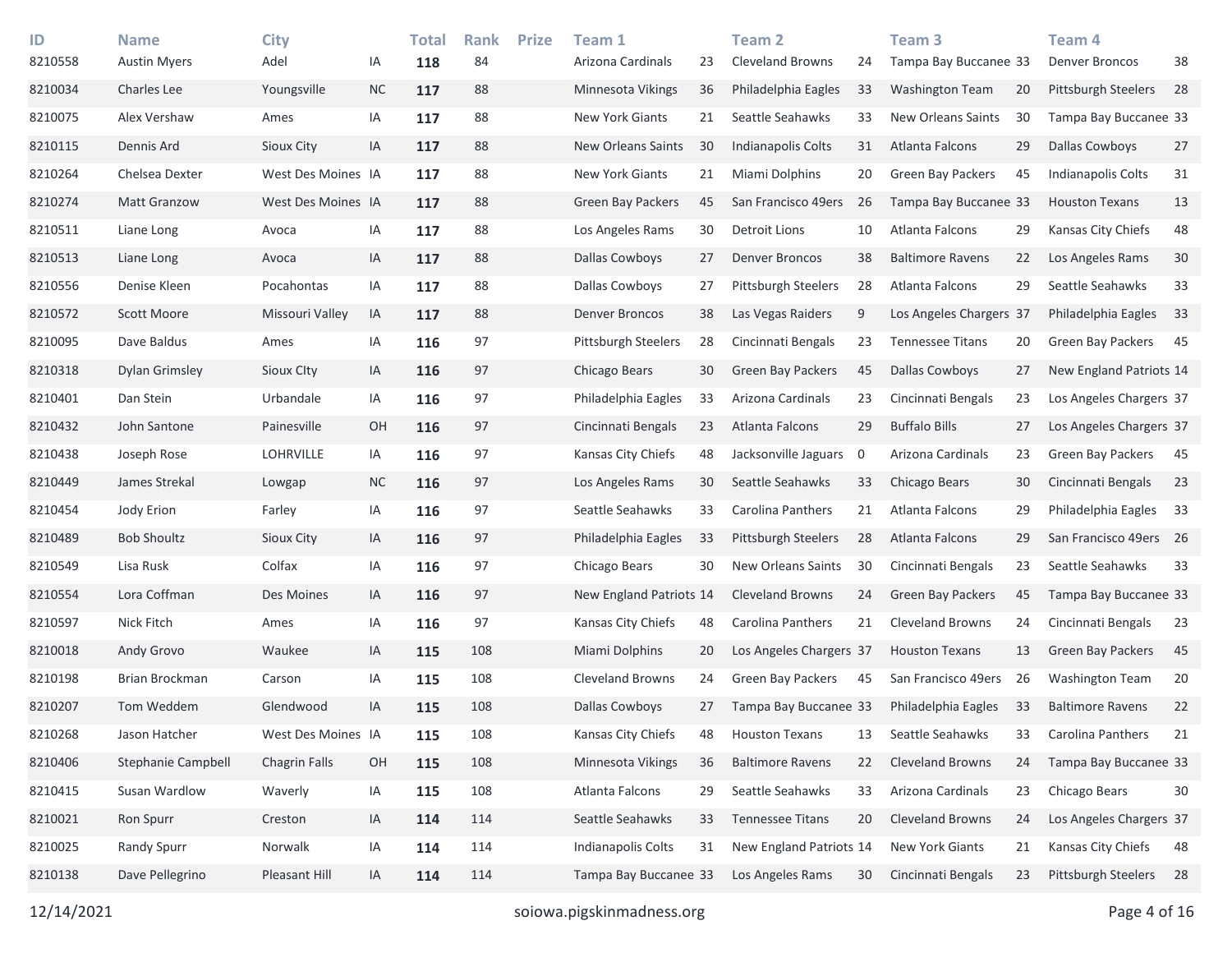| ID<br>8210213 | <b>Name</b><br><b>Brandon Diederick</b> | <b>City</b><br><b>Council Bluffs</b> | IA        | <b>Total</b><br>114 | <b>Rank</b><br>114 | <b>Prize</b> | Team 1<br>Dallas Cowboys   | 27 | Team 2<br>Philadelphia Eagles | 33 | Team <sub>3</sub><br><b>New York Giants</b> | 21 | Team 4<br>Tampa Bay Buccanee 33 |        |
|---------------|-----------------------------------------|--------------------------------------|-----------|---------------------|--------------------|--------------|----------------------------|----|-------------------------------|----|---------------------------------------------|----|---------------------------------|--------|
| 8210334       | Carmie Hotchkiss                        | Sioux City                           | IA        | 114                 | 114                |              | <b>Pittsburgh Steelers</b> | 28 | Minnesota Vikings             | 36 | Atlanta Falcons                             | 29 | <b>New York Giants</b>          | 21     |
| 8210345       | Jo Ellen Shonkwiler                     | Estherville                          | IA        | 114                 | 114                |              | New England Patriots 14    |    | Philadelphia Eagles           | 33 | Los Angeles Chargers 37                     |    | Chicago Bears                   | $30\,$ |
| 8210404       | <b>Stephanie Campbell</b>               | Chagrin Falls                        | OH        | 114                 | 114                |              | <b>Houston Texans</b>      | 13 | Kansas City Chiefs            | 48 | Cincinnati Bengals                          | 23 | New Orleans Saints              | 30     |
| 8210408       | Stephanie Campbell                      | Chagrin Falls                        | OH        | 114                 | 114                |              | Chicago Bears              | 30 | Los Angeles Chargers 37       |    | Dallas Cowboys                              | 27 | <b>Tennessee Titans</b>         | 20     |
| 8210457       | Janett Barrett                          | Rockwell City                        | IA        | 114                 | 114                |              | <b>Detroit Lions</b>       | 10 | San Francisco 49ers           | 26 | Seattle Seahawks                            | 33 | Green Bay Packers               | 45     |
| 8210486       | Ashley Jackson                          | <b>Webster City</b>                  | ΙA        | 114                 | 114                |              | Chicago Bears              | 30 | <b>Tennessee Titans</b>       | 20 | Indianapolis Colts                          | 31 | Seattle Seahawks                | 33     |
| 8210544       | Elizabeth Beck                          | Ames                                 | IA        | 114                 | 114                |              | Cincinnati Bengals         | 23 | <b>Tennessee Titans</b>       | 20 | <b>Denver Broncos</b>                       | 38 | Philadelphia Eagles             | 33     |
| 8210551       | Matthew Lundquist                       | Clive                                | ΙA        | 114                 | 114                |              | <b>Buffalo Bills</b>       | 27 | San Francisco 49ers           | 26 | Kansas City Chiefs                          | 48 | <b>Houston Texans</b>           | 13     |
| 8210078       | Melissa Cruise                          | Ames                                 | IA        | 113                 | 126                |              | Cincinnati Bengals         | 23 | Los Angeles Chargers 37       |    | Arizona Cardinals                           | 23 | Los Angeles Rams                | $30$   |
| 8210091       | Shari Berends                           | Roland                               | IA        | 113                 | 126                |              | Los Angeles Rams           | 30 | Seattle Seahawks              | 33 | <b>Washington Team</b>                      | 20 | Chicago Bears                   | 30     |
| 8210316       | Sean Mendlik                            | Sioux City                           | IA        | 113                 | 126                |              | San Francisco 49ers        | 26 | <b>Cleveland Browns</b>       | 24 | Chicago Bears                               | 30 | Philadelphia Eagles             | 33     |
| 8210517       | Jeri Lyn Bares                          | Oskaloosa                            | ΙA        | 113                 | 126                |              | Arizona Cardinals          | 23 | <b>Buffalo Bills</b>          | 27 | Philadelphia Eagles                         | 33 | Chicago Bears                   | 30     |
| 8210521       | Loren Goettsch                          | Sioux City                           | IA        | 113                 | 126                |              | Dallas Cowboys             | 27 | Arizona Cardinals             | 23 | Chicago Bears                               | 30 | Tampa Bay Buccanee 33           |        |
| 8210562       | Justin Jacobs                           | Clarksville                          | ΙA        | 113                 | 126                |              | Los Angeles Rams           | 30 | <b>Buffalo Bills</b>          | 27 | New Orleans Saints                          | 30 | San Francisco 49ers 26          |        |
| 8210579       | <b>Barb Uran</b>                        | Sioux City                           | IA        | 113                 | 126                |              | Atlanta Falcons            | 29 | Los Angeles Chargers 37       |    | <b>Washington Team</b>                      | 20 | Dallas Cowboys                  | 27     |
| 8210594       | <b>Richard Fitch</b>                    | Ames                                 | IA        | 113                 | 126                |              | <b>Cleveland Browns</b>    | 24 | New York Giants               | 21 | Miami Dolphins                              | 20 | Kansas City Chiefs              | 48     |
| 8210023       | <b>Greg Shawler</b>                     | Creston                              | IA        | 112                 | 134                |              | <b>Cleveland Browns</b>    | 24 | Los Angeles Chargers 37       |    | Los Angeles Rams                            | 30 | Carolina Panthers               | 21     |
| 8210099       | <b>Austin Miller</b>                    | Elkpoint                             | SD        | 112                 | 134                |              | <b>Baltimore Ravens</b>    | 22 | <b>Cleveland Browns</b>       | 24 | Tampa Bay Buccanee 33                       |    | Philadelphia Eagles             | 33     |
| 8210133       | Norm Coates                             | Moultonborough                       | <b>NH</b> | 112                 | 134                |              | Kansas City Chiefs         | 48 | Cincinnati Bengals            | 23 | <b>Detroit Lions</b>                        | 10 | Indianapolis Colts              | 31     |
| 8210147       | Melinda Goltl                           | <b>Council Bluffs</b>                | IA        | 112                 | 134                |              | Detroit Lions              | 10 | Minnesota Vikings             | 36 | <b>Pittsburgh Steelers</b>                  | 28 | <b>Denver Broncos</b>           | 38     |
| 8210195       | Rocky Rothmock                          |                                      |           | 112                 | 134                |              | Tampa Bay Buccanee 33      |    | Los Angeles Chargers 37       |    | <b>Houston Texans</b>                       | 13 | Atlanta Falcons                 | 29     |
| 8210336       | Judi Eyles                              | Ames                                 | ΙA        | 112                 | 134                |              | <b>Buffalo Bills</b>       | 27 | Minnesota Vikings             | 36 | San Francisco 49ers                         | 26 | Cincinnati Bengals              | 23     |
| 8210470       | <b>Phillip Strekal</b>                  | Albany                               | OH        | 112                 | 134                |              | <b>Denver Broncos</b>      | 38 | Miami Dolphins                | 20 | Philadelphia Eagles                         | 33 | Carolina Panthers               | 21     |
| 8210515       | <b>Freddie Deeds</b>                    | Williamsburg                         | IA        | 112                 | 134                |              | Cincinnati Bengals         | 23 | Miami Dolphins                | 20 | Philadelphia Eagles                         | 33 | <b>Minnesota Vikings</b>        | 36     |
| 8210552       | Matthew Lundquist                       | Clive                                | IA        | 112                 | 134                |              | <b>Denver Broncos</b>      | 38 | Indianapolis Colts            | 31 | New Orleans Saints                          | 30 | <b>Houston Texans</b>           | 13     |
| 8210587       | Sean Atwater                            | West Burlington                      | IA        | 112                 | 134                |              | Cleveland Browns           | 24 | Indianapolis Colts            | 31 | New York Jets                               | 9  | Kansas City Chiefs              | 48     |
| 8210104       | Ethan Riley                             | Sioux City                           | IA        | 111                 | 144                |              | Cincinnati Bengals         | 23 | Denver Broncos                | 38 | <b>Buffalo Bills</b>                        | 27 | Arizona Cardinals               | 23     |
| 8210167       | Jack Goltl                              | <b>Council Bluffs</b>                | IA        | 111                 | 144                |              | Arizona Cardinals          | 23 | <b>Buffalo Bills</b>          | 27 | Cincinnati Bengals                          | 23 | <b>Denver Broncos</b>           | 38     |
| 8210434       | <b>Benjmin Lacey</b>                    | Ankeny                               | IA        | 111                 | 144                |              | Dallas Cowboys             | 27 | Green Bay Packers             | 45 | Las Vegas Raiders                           | 9  | Chicago Bears                   | 30     |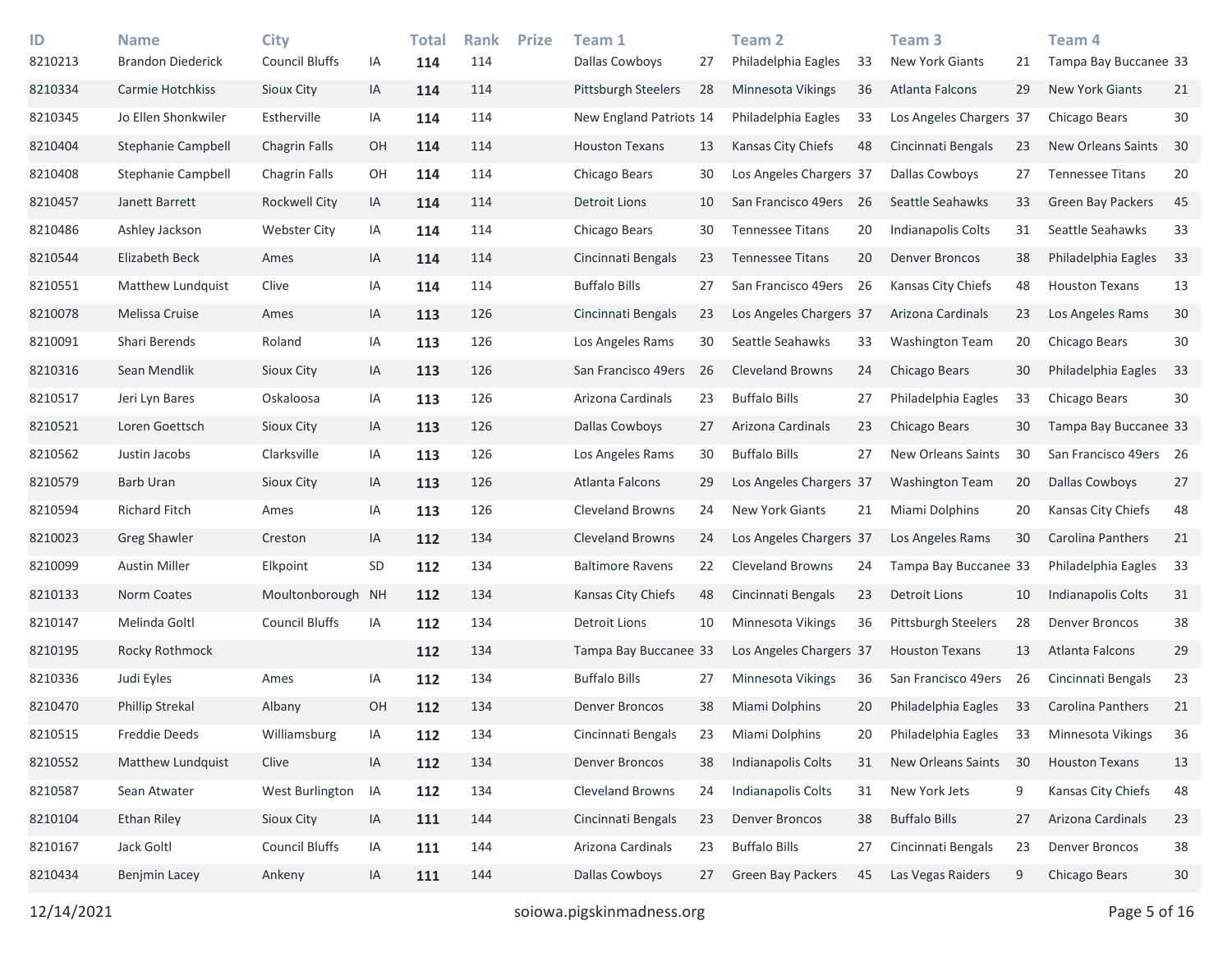| ID<br>8210012 | <b>Name</b><br>Tom Temple | <b>City</b><br>urbandale | IA        | <b>Total</b><br>110 | <b>Rank</b><br>147 | <b>Prize</b> | Team 1<br>Minnesota Vikings | 36  | <b>Team 2</b><br>Miami Dolphins | 20 | Team <sub>3</sub><br>Carolina Panthers | 21 | Team <sub>4</sub><br>Seattle Seahawks | 33 |
|---------------|---------------------------|--------------------------|-----------|---------------------|--------------------|--------------|-----------------------------|-----|---------------------------------|----|----------------------------------------|----|---------------------------------------|----|
| 8210097       | Dennis Alioth             | Sioux City               | IA        | 110                 | 147                |              | Atlanta Falcons             | 29  | <b>Houston Texans</b>           | 13 | <b>Denver Broncos</b>                  | 38 | Chicago Bears                         | 30 |
| 8210168       | Joe Goltl                 | <b>Council Bluffs</b>    | IA        | 110                 | 147                |              | New York Giants             | 21  | New England Patriots 14         |    | <b>Denver Broncos</b>                  | 38 | Los Angeles Chargers 37               |    |
| 8210445       | Michelle Nelson           | Polk City                | IA        | 110                 | 147                |              | <b>Baltimore Ravens</b>     | 22  | Atlanta Falcons                 | 29 | San Francisco 49ers                    | 26 | Philadelphia Eagles                   | 33 |
| 8210473       | Steven Mickelson          | West Des Moines IA       |           | 110                 | 147                |              | Seattle Seahawks            | 33  | <b>New Orleans Saints</b>       | 30 | <b>Washington Team</b>                 | 20 | <b>Dallas Cowboys</b>                 | 27 |
| 8210563       | Sheri Partington          | Elkhart                  | IA        | 110                 | 147                |              | Philadelphia Eagles         | 33  | Tampa Bay Buccanee 33           |    | <b>New York Giants</b>                 | 21 | Cincinnati Bengals                    | 23 |
| 8210176       | <b>Steve Andrews</b>      | <b>Council Bluffs</b>    | IA        | 109                 | 153                |              | Miami Dolphins              | 20  | Tampa Bay Buccanee 33           |    | Minnesota Vikings                      | 36 | Tennessee Titans                      | 20 |
| 8210315       | Jodi Kerr                 | Sioux City               | IA        | 109                 | 153                |              | New Orleans Saints          | 30  | <b>Washington Team</b>          | 20 | Atlanta Falcons                        | 29 | Los Angeles Rams                      | 30 |
| 8210330       | Carmie Hotchkiss          | Sioux City               | IA        | 109                 | 153                |              | Seattle Seahawks            | 33  | <b>Washington Team</b>          | 20 | Tampa Bay Buccanee 33                  |    | Arizona Cardinals                     | 23 |
| 8210351       | <b>Carrie Heilig</b>      | Fremont                  | <b>NE</b> | 109                 | 153                |              | Seattle Seahawks            | 33  | <b>New York Giants</b>          | 21 | Green Bay Packers                      | 45 | <b>Detroit Lions</b>                  | 10 |
| 8210492       | Rebecca Rader             | Moville                  | IA        | 109                 | 153                |              | Indianapolis Colts          | 31  | Carolina Panthers               | 21 | Los Angeles Chargers 37                |    | Washington Team                       | 20 |
| 8210509       | Liane Long                | Avoca                    | IA        | 109                 | 153                |              | Minnesota Vikings           | 36  | Chicago Bears                   | 30 | <b>New York Giants</b>                 | 21 | <b>Baltimore Ravens</b>               | 22 |
| 8210019       | Fred Anderson             | West Des Moines IA       |           | 108                 | 159                |              | New England Patriots 14     |     | Kansas City Chiefs              | 48 | San Francisco 49ers                    | 26 | <b>Tennessee Titans</b>               | 20 |
| 8210238       | Cory Williams             | Pleasant Hill            | IA        | 108                 | 159                |              | Minnesota Vikings           | 36  | Carolina Panthers               | 21 | Indianapolis Colts                     | 31 | Miami Dolphins                        | 20 |
| 8210433       | Nick Filipi               | Ankeny                   | IA        | 108                 | 159                |              | Miami Dolphins              | 20  | <b>Green Bay Packers</b>        | 45 | <b>Tennessee Titans</b>                | 20 | Cincinnati Bengals                    | 23 |
| 8210448       | <b>Bruce Barnett</b>      | Waterloo                 | IA        | 108                 | 159                |              | San Francisco 49ers         | -26 | <b>Houston Texans</b>           | 13 | Minnesota Vikings                      | 36 | Tampa Bay Buccanee 33                 |    |
| 8210460       | Amanda Sipple             | Omaha                    | <b>NE</b> | 108                 | 159                |              | New York Jets               | 9   | Seattle Seahawks                | 33 | Atlanta Falcons                        | 29 | Los Angeles Chargers 37               |    |
| 8210498       | Timothy Lightner          | <b>Bettendorf</b>        | IA        | 108                 | 159                |              | Carolina Panthers           | 21  | <b>Denver Broncos</b>           | 38 | Pittsburgh Steelers                    | 28 | <b>New York Giants</b>                | 21 |
| 8210505       | Heather Dolan             | Denver                   | IA        | 108                 | 159                |              | Atlanta Falcons             | 29  | Seattle Seahawks                | 33 | Cincinnati Bengals                     | 23 | Arizona Cardinals                     | 23 |
| 8210532       | Catherine Luchte          | <b>Colorado Springs</b>  | CO        | 108                 | 159                |              | Los Angeles Rams            | 30  | Indianapolis Colts              | 31 | Tampa Bay Buccanee 33                  |    | New England Patriots 14               |    |
| 8210598       | Anthony Robinson          | Kansas City              | <b>MO</b> | 108                 | 159                |              | Cincinnati Bengals          | 23  | <b>Tennessee Titans</b>         | 20 | Dallas Cowboys                         | 27 | <b>Denver Broncos</b>                 | 38 |
| 8210008       | Mike Wheatcraft           | <b>Windsor Heights</b>   | IA        | 107                 | 168                |              | San Francisco 49ers         | -26 | Pittsburgh Steelers             | 28 | <b>Tennessee Titans</b>                | 20 | Philadelphia Eagles                   | 33 |
| 8210349       | <b>Becky Scherbring</b>   | Ankeny                   | IA        | 107                 | 168                |              | Cincinnati Bengals          | 23  | <b>Tennessee Titans</b>         | 20 | <b>Denver Broncos</b>                  | 38 | San Francisco 49ers 26                |    |
| 8210355       | Taylor Hall               | Shell Lake               | WI        | 107                 | 168                |              | Kansas City Chiefs          | 48  | Atlanta Falcons                 | 29 | New York Jets                          | 9  | <b>New York Giants</b>                | 21 |
| 8210523       | Adam Long                 | Avoca                    | IA        | 107                 | 168                |              | Seattle Seahawks            | 33  | <b>Washington Team</b>          | 20 | New York Giants                        | 21 | Tampa Bay Buccanee 33                 |    |
| 8210524       | Jason Jones               | Epworth                  | IA        | 107                 | 168                |              | Carolina Panthers           | 21  | Los Angeles Rams                | 30 | San Francisco 49ers                    | 26 | New Orleans Saints 30                 |    |
| 8210534       | Gregory Weinschenk        | Urbandale                | IA        | 107                 | 168                |              | Tampa Bay Buccanee 33       |     | New Orleans Saints              | 30 | Chicago Bears                          | 30 | New England Patriots 14               |    |
| 8210568       | Jean Wulf                 | Davenport                | IA        | 107                 | 168                |              | <b>Houston Texans</b>       | 13  | Denver Broncos                  | 38 | Philadelphia Eagles                    | 33 | Arizona Cardinals                     | 23 |
| 8210588       | Glenda Cogley             | Grimes                   | IA        | 107                 | 168                |              | <b>Tennessee Titans</b>     | 20  | Seattle Seahawks                | 33 | Cincinnati Bengals                     | 23 | Indianapolis Colts                    | 31 |
| 8210035       | Charles Lee               | Youngsville              | <b>NC</b> | 106                 | 176                |              | <b>Denver Broncos</b>       | 38  | New York Giants                 | 21 | Dallas Cowboys                         | 27 | Miami Dolphins                        | 20 |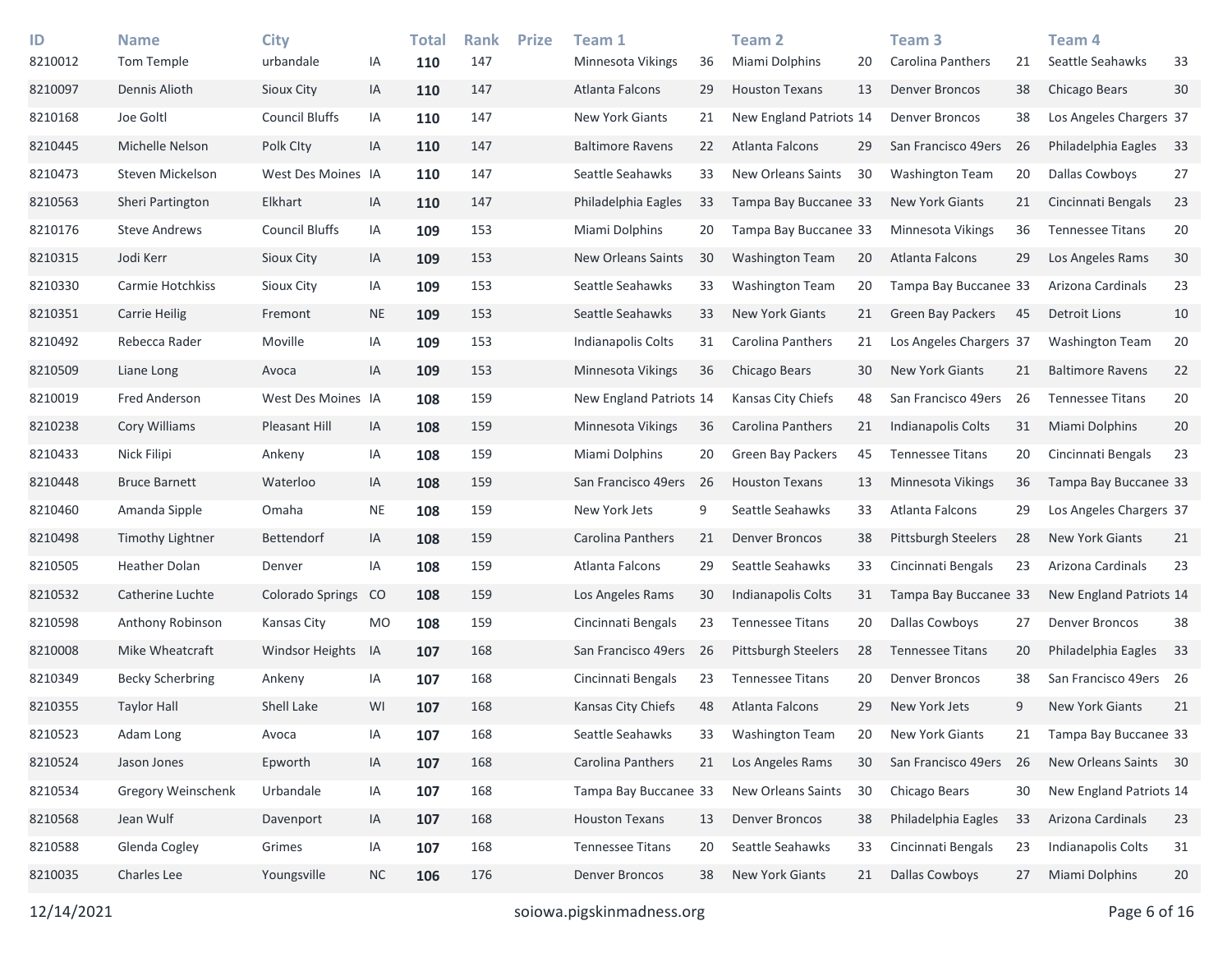| ID<br>8210074 | <b>Name</b><br><b>Bryce Arneson</b> | <b>City</b><br>Ames   | IA        | <b>Total</b><br>106 | <b>Rank</b><br>176 | <b>Prize</b> | Team 1<br>Miami Dolphins  | 20  | <b>Team 2</b><br>Seattle Seahawks | 33  | Team <sub>3</sub><br><b>Cleveland Browns</b> | 24                      | Team <sub>4</sub><br>Atlanta Falcons | 29     |
|---------------|-------------------------------------|-----------------------|-----------|---------------------|--------------------|--------------|---------------------------|-----|-----------------------------------|-----|----------------------------------------------|-------------------------|--------------------------------------|--------|
| 8210152       | <b>Bob Ostronic</b>                 | Omaha                 | <b>NE</b> | 106                 | 176                |              | <b>Cleveland Browns</b>   | 24  | Kansas City Chiefs                | 48  | Carolina Panthers                            | 21                      | <b>Houston Texans</b>                | 13     |
| 8210174       | <b>Troy Cross</b>                   | <b>Council Bluffs</b> | IA        | 106                 | 176                |              | Miami Dolphins            | 20  | San Francisco 49ers 26            |     | Minnesota Vikings                            | 36                      | <b>Cleveland Browns</b>              | 24     |
| 8210237       | J. Jacquin                          | Bondurant             | IA        | 106                 | 176                |              | <b>Indianapolis Colts</b> | 31  | New England Patriots 14           |     | Seattle Seahawks                             | 33                      | <b>Pittsburgh Steelers</b>           | 28     |
| 8210290       | Julie Kline                         | Boone                 | IA        | 106                 | 176                |              | Cincinnati Bengals        | 23  | <b>Tennessee Titans</b>           | 20  | Tampa Bay Buccanee 33                        |                         | New Orleans Saints                   | 30     |
| 8210332       | Carmie Hotchkiss                    | Sioux City            | IA        | 106                 | 176                |              | Arizona Cardinals         | 23  | <b>Baltimore Ravens</b>           | 22  | Los Angeles Rams                             | 30                      | Indianapolis Colts                   | 31     |
| 8210447       | Timothy Lightner                    | <b>Bettendorf</b>     | IA        | 106                 | 176                |              | Tampa Bay Buccanee 33     |     | Indianapolis Colts                | 31  | Las Vegas Raiders                            | 9                       | Philadelphia Eagles                  | 33     |
| 8210490       | <b>Bob Shoultz</b>                  | Sioux City            | IA        | 106                 | 176                |              | Indianapolis Colts        | 31  | Tampa Bay Buccanee 33             |     | Las Vegas Raiders                            | 9                       | Seattle Seahawks                     | 33     |
| 8210518       | Heidi Komes                         | <b>Union Center</b>   | ΙA        | 106                 | 176                |              | Cincinnati Bengals        | 23  | New Orleans Saints                | 30  | Arizona Cardinals                            | 23                      | Chicago Bears                        | $30\,$ |
| 8210526       | Roy Fonza                           | Horseshoe Bend        | AR        | 106                 | 176                |              | San Francisco 49ers       | -26 | Minnesota Vikings                 | 36  | <b>Houston Texans</b>                        | 13                      | Indianapolis Colts                   | 31     |
| 8210573       | Scott Moore                         | Missouri Valley       | IA        | 106                 | 176                |              | Philadelphia Eagles       | 33  | New England Patriots 14           |     | <b>Denver Broncos</b>                        | 38                      | Carolina Panthers                    | 21     |
| 8210577       | Darrell Conder                      | Des Moines            | IA        | 106                 | 176                |              | Carolina Panthers         | 21  | <b>Green Bay Packers</b>          | 45  | Indianapolis Colts                           | 31                      | Las Vegas Raiders                    | 9      |
| 8210590       | Paula Bakey                         | Coralville            | IA        | 106                 | 176                |              | Seattle Seahawks          | 33  | Philadelphia Eagles               | 33  | New York Jets                                | 9                       | Indianapolis Colts                   | 31     |
| 8210591       | Julie Strum                         | Ames                  | IA        | 106                 | 176                |              | Carolina Panthers         | 21  | San Francisco 49ers               | -26 | <b>Denver Broncos</b>                        | 38                      | <b>New York Giants</b>               | 21     |
| 8210009       | Steve Furtwangler                   | Clive                 | IA        | 105                 | 191                |              | Las Vegas Raiders         | 9   | San Francisco 49ers               | 26  | Los Angeles Chargers 37                      |                         | Seattle Seahawks                     | 33     |
| 8210014       | Ken Scarpino                        | Des Moines            | IA        | 105                 | 191                |              | New England Patriots 14   |     | Cincinnati Bengals                | 23  | New Orleans Saints                           | -30                     | Denver Broncos                       | 38     |
| 8210119       | <b>Blake Stahlecker</b>             | Sioux City            | ΙA        | 105                 | 191                |              | Kansas City Chiefs        | 48  | <b>New Orleans Saints</b>         | 30  | Jacksonville Jaguars                         | $\overline{\mathbf{0}}$ | <b>Dallas Cowboys</b>                | 27     |
| 8210350       | Terry Knapp                         | Harlan                | IA        | 105                 | 191                |              | Carolina Panthers         | 21  | Seattle Seahawks                  | 33  | Arizona Cardinals                            | 23                      | <b>Pittsburgh Steelers</b>           | 28     |
| 8210446       | Timothy Lightner                    | <b>Bettendorf</b>     | IA        | 105                 | 191                |              | Los Angeles Chargers 37   |     | Las Vegas Raiders                 | 9   | Philadelphia Eagles                          | 33                      | San Francisco 49ers 26               |        |
| 8210510       | Liane Long                          | Avoca                 | IA        | 105                 | 191                |              | New York Giants           | 21  | <b>Buffalo Bills</b>              | 27  | Los Angeles Chargers 37                      |                         | <b>Washington Team</b>               | 20     |
| 8210541       | Raymond Strekal                     | PERRY                 | IA        | 105                 | 191                |              | Los Angeles Rams          | 30  | Chicago Bears                     | 30  | Green Bay Packers                            | 45                      | Jacksonville Jaguars 0               |        |
| 8210007       | <b>Floyd Constant</b>               | West Des Moines IA    |           | 104                 | 198                |              | Tampa Bay Buccanee 33     |     | Chicago Bears                     | 30  | New York Giants                              | 21                      | Miami Dolphins                       | 20     |
| 8210129       | Kara Lagunas                        | <b>Grand Prairie</b>  | TX        | 104                 | 198                |              | <b>Denver Broncos</b>     | 38  | Philadelphia Eagles               | 33  | <b>Houston Texans</b>                        | 13                      | <b>Washington Team</b>               | 20     |
| 8210175       | <b>Greg Schultz</b>                 | Glenwood              | IA        | 104                 | 198                |              | <b>Green Bay Packers</b>  | 45  | Atlanta Falcons                   | 29  | New York Giants                              | 21                      | New York Jets                        | 9      |
| 8210192       | <b>Ted Roberts</b>                  | <b>Council Bluffs</b> | IA        | 104                 | 198                |              | Chicago Bears             | 30  | New York Jets                     | 9   | Green Bay Packers                            | 45                      | <b>Tennessee Titans</b>              | 20     |
| 8210225       | James Grimes                        | Altoona               | IA        | 104                 | 198                |              | Jacksonville Jaguars 0    |     | Kansas City Chiefs                | 48  | San Francisco 49ers                          | 26                      | New Orleans Saints                   | 30     |
| 8210255       | Mason Mumm                          | West Des Moines IA    |           | 104                 | 198                |              | Philadelphia Eagles       | 33  | <b>Buffalo Bills</b>              | 27  | Cleveland Browns                             | 24                      | <b>Tennessee Titans</b>              | 20     |
| 8210269       | Jody Hayes                          | West Des Moines IA    |           | 104                 | 198                |              | Cincinnati Bengals        | 23  | Miami Dolphins                    | 20  | <b>Houston Texans</b>                        | 13                      | Kansas City Chiefs                   | 48     |
| 8210442       | Curtis Hollebrands                  | Clive                 | IA        | 104                 | 198                |              | <b>Washington Team</b>    | 20  | Pittsburgh Steelers               | 28  | Los Angeles Rams                             | 30                      | San Francisco 49ers 26               |        |
| 8210474       | Marcus Barkema                      | Goodell               | IA        | 104                 | 198                |              | New England Patriots 14   |     | Arizona Cardinals                 | 23  | <b>Denver Broncos</b>                        | 38                      | Atlanta Falcons                      | 29     |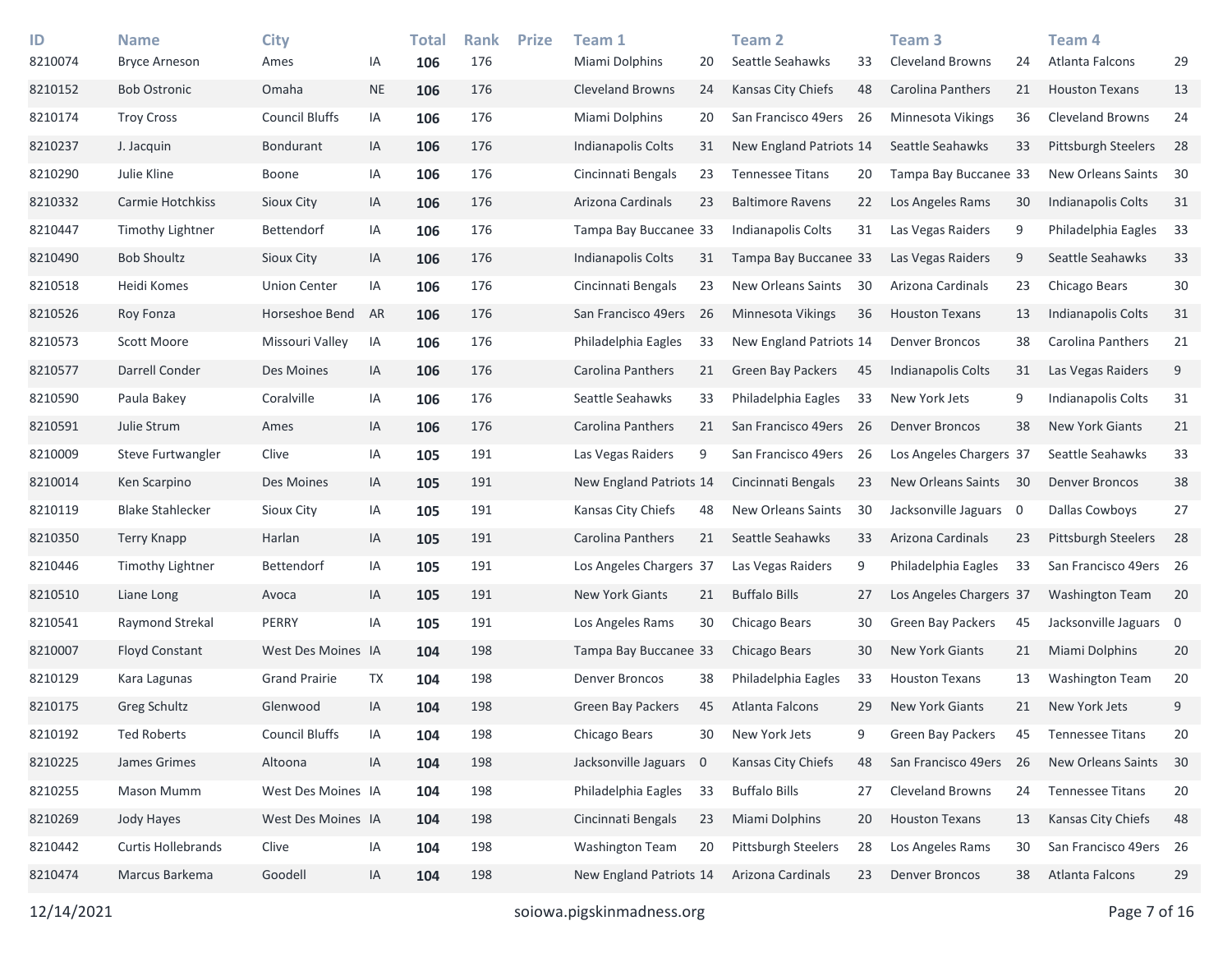| ID<br>8210076 | <b>Name</b><br>Morgan Henry | <b>City</b><br>Des Moines | IA        | <b>Total</b><br>103 | <b>Rank</b><br>207 | <b>Prize</b> | Team 1<br>New England Patriots 14 |    | Team <sub>2</sub><br><b>Cleveland Browns</b> | 24 | Team <sub>3</sub><br>Los Angeles Chargers 37 |    | Team <sub>4</sub><br>Pittsburgh Steelers | - 28 |
|---------------|-----------------------------|---------------------------|-----------|---------------------|--------------------|--------------|-----------------------------------|----|----------------------------------------------|----|----------------------------------------------|----|------------------------------------------|------|
| 8210106       | Kelli Harris                | <b>Sgt Bluffs</b>         | ΙA        | 103                 | 207                |              | Minnesota Vikings                 | 36 | Miami Dolphins                               | 20 | <b>Detroit Lions</b>                         | 10 | Los Angeles Chargers 37                  |      |
| 8210196       | Mike Mittan                 | <b>Council Bluffs</b>     | ΙA        | 103                 | 207                |              | Dallas Cowboys                    | 27 | San Francisco 49ers                          | 26 | <b>Tennessee Titans</b>                      | 20 | Los Angeles Rams                         | 30   |
| 8210300       | David Peterson              | Ames                      | ΙA        | 103                 | 207                |              | Los Angeles Rams                  | 30 | San Francisco 49ers                          | 26 | Seattle Seahawks                             | 33 | New England Patriots 14                  |      |
| 8210424       | Royal McClannahan           | Modale                    | ΙA        | 103                 | 207                |              | <b>Washington Team</b>            | 20 | Tampa Bay Buccanee 33                        |    | <b>Houston Texans</b>                        | 13 | Los Angeles Chargers 37                  |      |
| 8210426       | Timothy Lynch               | <b>JOHNSTON</b>           | IA        | 103                 | 207                |              | Los Angeles Chargers 37           |    | <b>Cleveland Browns</b>                      | 24 | New York Jets                                | 9  | Tampa Bay Buccanee 33                    |      |
| 8210436       | Suzanne Dittmer             | Des Moines                | ΙA        | 103                 | 207                |              | Carolina Panthers                 | 21 | New York Giants                              | 21 | Tampa Bay Buccanee 33                        |    | Pittsburgh Steelers                      | 28   |
| 8210464       | Deanne Schieltz             | Peosta                    | ΙA        | 103                 | 207                |              | <b>Washington Team</b>            | 20 | <b>Buffalo Bills</b>                         | 27 | Tampa Bay Buccanee 33                        |    | Cincinnati Bengals                       | 23   |
| 8210145       | <b>Constance Coates</b>     | Moultonborouch            | <b>NH</b> | 102                 | 215                |              | Los Angeles Chargers 37           |    | Carolina Panthers                            | 21 | <b>Tennessee Titans</b>                      | 20 | <b>Cleveland Browns</b>                  | 24   |
| 8210153       | Kevin Graslewicz            | Omaha                     | <b>NE</b> | 102                 | 215                |              | Kansas City Chiefs                | 48 | <b>Green Bay Packers</b>                     | 45 | Jacksonville Jaguars 0                       |    | Las Vegas Raiders                        | 9    |
| 8210166       | Max Goltl                   | <b>Council Bluffs</b>     | ΙA        | 102                 | 215                |              | New Orleans Saints                | 30 | Los Angeles Chargers 37                      |    | New England Patriots 14                      |    | New York Giants                          | 21   |
| 8210324       | <b>Brad Echter</b>          | Sgt. Bluffs               | ΙA        | 102                 | 215                |              | Pittsburgh Steelers               | 28 | Miami Dolphins                               | 20 | Los Angeles Rams                             | 30 | <b>Cleveland Browns</b>                  | 24   |
| 8210437       | Joseph Rose                 | <b>LOHRVILLE</b>          | IA        | 102                 | 215                |              | Miami Dolphins                    | 20 | Dallas Cowboys                               | 27 | <b>Baltimore Ravens</b>                      | 22 | Philadelphia Eagles                      | 33   |
| 8210002       | Kim Beisser                 | West Des Moines IA        |           | 101                 | 220                |              | New York Giants                   | 21 | <b>Washington Team</b>                       | 20 | Philadelphia Eagles                          | 33 | <b>Buffalo Bills</b>                     | 27   |
| 8210020       | Gerry Swartbough            | Norwalk                   | ΙA        | 101                 | 220                |              | Chicago Bears                     | 30 | New York Giants                              | 21 | <b>Buffalo Bills</b>                         | 27 | Cincinnati Bengals                       | 23   |
| 8210137       | Roger Brown                 | Des Moines                | ΙA        | 101                 | 220                |              | Arizona Cardinals                 | 23 | <b>Green Bay Packers</b>                     | 45 | <b>Cleveland Browns</b>                      | 24 | Las Vegas Raiders                        | 9    |
| 8210181       | Kirsten Davis               | <b>Council Bluffs</b>     | IA        | 101                 | 220                |              | Minnesota Vikings                 | 36 | Carolina Panthers                            | 21 | <b>Cleveland Browns</b>                      | 24 | Miami Dolphins                           | 20   |
| 8210194       | Jarrod Poore                | Underwood                 | ΙA        | 101                 | 220                |              | Philadelphia Eagles               | 33 | Los Angeles Rams                             | 30 | <b>Denver Broncos</b>                        | 38 | Jacksonville Jaguars 0                   |      |
| 8210218       | Chris Hite                  | <b>Council Bluffs</b>     | IA        | 101                 | 220                |              | Los Angeles Rams                  | 30 | <b>Buffalo Bills</b>                         | 27 | Arizona Cardinals                            | 23 | Carolina Panthers                        | 21   |
| 8210267       | Mason Mumm                  | West Des Moines IA        |           | 101                 | 220                |              | <b>Detroit Lions</b>              | 10 | Arizona Cardinals                            | 23 | Cincinnati Bengals                           | 23 | <b>Green Bay Packers</b>                 | 45   |
| 8210273       | Adam Suter                  | Ankeny                    | ΙA        | 101                 | 220                |              | <b>Tennessee Titans</b>           | 20 | Dallas Cowboys                               | 27 | Seattle Seahawks                             | 33 | New York Giants                          | 21   |
| 8210292       | Mark Miller                 | Ames                      | ΙA        | 101                 | 220                |              | Los Angeles Chargers 37           |    | Seattle Seahawks                             | 33 | Indianapolis Colts                           | 31 | Jacksonville Jaguars 0                   |      |
| 8210325       | <b>Brad Bollinger</b>       | Sioux City                | ΙA        | 101                 | 220                |              | <b>Denver Broncos</b>             | 38 | New York Jets                                | 9  | New Orleans Saints                           | 30 | <b>Cleveland Browns</b>                  | 24   |
| 8210402       | <b>Bruce Hokel</b>          | Sioux City                | ΙA        | 101                 | 220                |              | <b>New Orleans Saints</b>         | 30 | <b>New York Giants</b>                       | 21 | Miami Dolphins                               | 20 | Los Angeles Rams                         | 30   |
| 8210471       | Janet Smith                 | Clive                     | ΙA        | 101                 | 220                |              | Los Angeles Chargers 37           |    | Detroit Lions                                | 10 | <b>Carolina Panthers</b>                     | 21 | Philadelphia Eagles 33                   |      |
| 8210493       | Chris Wahlert               | Peosta                    | ΙA        | 101                 | 220                |              | New Orleans Saints                | 30 | <b>Cleveland Browns</b>                      | 24 | Detroit Lions                                | 10 | Los Angeles Chargers 37                  |      |
| 8210553       | Matthew Lundquist           | Clive                     | ΙA        | 101                 | 220                |              | New Orleans Saints                | 30 | New England Patriots 14                      |    | Tampa Bay Buccanee 33                        |    | <b>Cleveland Browns</b>                  | 24   |
| 8210569       | Jean Wulf                   | Davenport                 | IA        | 101                 | 220                |              | Los Angeles Rams                  | 30 | Carolina Panthers                            | 21 | Arizona Cardinals                            | 23 | <b>Buffalo Bills</b>                     | 27   |
| 8210017       | Debby Eldred                | West Des Moines IA        |           | 100                 | 235                |              | Detroit Lions                     | 10 | Cincinnati Bengals                           | 23 | Green Bay Packers                            | 45 | <b>Baltimore Ravens</b>                  | 22   |
| 8210048       | Jayson Spurr                | Norwalk                   | ΙA        | 100                 | 235                |              | Atlanta Falcons                   | 29 | Arizona Cardinals                            | 23 | Miami Dolphins                               | 20 | Pittsburgh Steelers                      | 28   |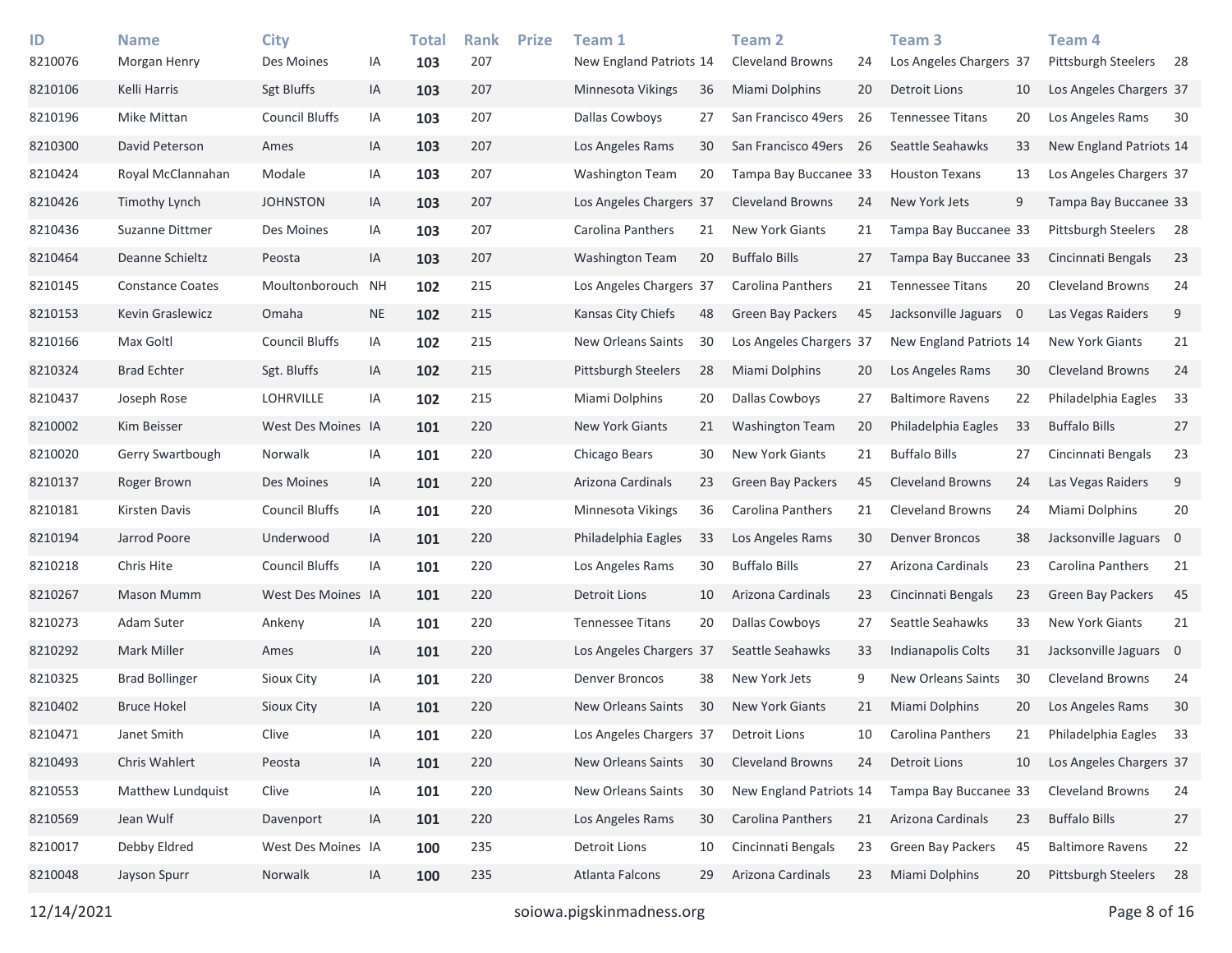| ID<br>8210109 | <b>Name</b><br><b>Molly Burnside</b> | <b>City</b><br>Sioux City | IA        | <b>Total</b><br>100 | <b>Rank</b><br>235 | <b>Prize</b> | Team 1<br>Jacksonville Jaguars | 0  | <b>Team 2</b><br>Dallas Cowboys | 27                       | Team <sub>3</sub><br><b>Green Bay Packers</b> | 45 | Team <sub>4</sub><br>Pittsburgh Steelers | 28 |
|---------------|--------------------------------------|---------------------------|-----------|---------------------|--------------------|--------------|--------------------------------|----|---------------------------------|--------------------------|-----------------------------------------------|----|------------------------------------------|----|
| 8210157       | <b>Steve Goltl</b>                   | Omaha                     | <b>NE</b> | 100                 | 235                |              | Seattle Seahawks               | 33 | <b>Buffalo Bills</b>            | 27                       | Chicago Bears                                 | 30 | <b>Detroit Lions</b>                     | 10 |
| 8210214       | Dana Schott                          | <b>Council Bluffs</b>     | IA        | 100                 | 235                |              | Chicago Bears                  | 30 | New England Patriots 14         |                          | Cincinnati Bengals                            | 23 | Seattle Seahawks                         | 33 |
| 8210224       | James Grimes                         | Altoona                   | IA        | 100                 | 235                |              | <b>Green Bay Packers</b>       | 45 | <b>Washington Team</b>          | 20                       | New York Jets                                 | 9  | San Francisco 49ers 26                   |    |
| 8210301       | Jay Hoogendyk                        | Sioux City                | IA        | 100                 | 235                |              | <b>Houston Texans</b>          | 13 | <b>Pittsburgh Steelers</b>      | 28                       | Tampa Bay Buccanee 33                         |    | San Francisco 49ers 26                   |    |
| 8210307       | Jeffrey Demetri                      | Hinton                    | IA        | 100                 | 235                |              | Detroit Lions                  | 10 | Atlanta Falcons                 | 29                       | Arizona Cardinals                             | 23 | <b>Denver Broncos</b>                    | 38 |
| 8210339       | James Bares                          | <b>Sturgis</b>            | SD        | 100                 | 235                |              | <b>New Orleans Saints</b>      | 30 | Detroit Lions                   | 10                       | Seattle Seahawks                              | 33 | <b>Dallas Cowboys</b>                    | 27 |
| 8210418       | Don Lewis                            | Ankeny                    | IA        | 100                 | 235                |              | Cincinnati Bengals             | 23 | Indianapolis Colts              | 31                       | Tampa Bay Buccanee 33                         |    | <b>Houston Texans</b>                    | 13 |
| 8210495       | Chris Wahlert                        | Peosta                    | IA        | 100                 | 235                |              | Miami Dolphins                 | 20 | <b>Green Bay Packers</b>        | 45                       | <b>Baltimore Ravens</b>                       | 22 | <b>Houston Texans</b>                    | 13 |
| 8210555       | Alex Taylor                          | Ankeny                    | IA        | 100                 | 235                |              | New York Jets                  | 9  | Miami Dolphins                  | 20                       | <b>Green Bay Packers</b>                      | 45 | San Francisco 49ers 26                   |    |
| 8210084       | Kurt Kruger                          | Ames                      | IA        | 99                  | 247                |              | <b>Houston Texans</b>          | 13 | Chicago Bears                   | 30                       | <b>Washington Team</b>                        | 20 | <b>Minnesota Vikings</b>                 | 36 |
| 8210163       | Lori Havck                           | Omaha                     | <b>NE</b> | 99                  | 247                |              | Kansas City Chiefs             | 48 | Jacksonville Jaguars            | $\overline{\phantom{0}}$ | <b>Cleveland Browns</b>                       | 24 | Dallas Cowboys                           | 27 |
| 8210183       | Ksthy LeMaster                       | <b>Council Bluffs</b>     | IA        | 99                  | 247                |              | Philadelphia Eagles            | 33 | Minnesota Vikings               | 36                       | <b>Carolina Panthers</b>                      | 21 | New York Jets                            | 9  |
| 8210305       | <b>Ryan Denney</b>                   | Lawton                    | IA        | 99                  | 247                |              | <b>Houston Texans</b>          | 13 | San Francisco 49ers             | - 26                     | <b>Dallas Cowboys</b>                         | 27 | Tampa Bay Buccanee 33                    |    |
| 8210309       | Jim Clark                            | Sioux City                | IA        | 99                  | 247                |              | Los Angeles Chargers 37        |    | <b>Houston Texans</b>           | 13                       | <b>Pittsburgh Steelers</b>                    | 28 | Carolina Panthers                        | 21 |
| 8210420       | Royal McClannahan                    | Modale                    | IA        | 99                  | 247                |              | New Orleans Saints             | 30 | Miami Dolphins                  | 20                       | <b>Tennessee Titans</b>                       | 20 | Atlanta Falcons                          | 29 |
| 8210466       | Phillip Strekal                      | Albany                    | OH        | 99                  | 247                |              | <b>Houston Texans</b>          | 13 | Arizona Cardinals               | 23                       | Los Angeles Rams                              | 30 | Seattle Seahawks                         | 33 |
| 8210535       | Gregory Weinschenk                   | Urbandale                 | IA        | 99                  | 247                |              | <b>New York Giants</b>         | 21 | New England Patriots 14         |                          | <b>Dallas Cowboys</b>                         | 27 | Los Angeles Chargers 37                  |    |
| 8210542       | Steven Cole                          | Altoona                   | IA        | 99                  | 247                |              | Seattle Seahawks               | 33 | Cincinnati Bengals              | 23                       | New Orleans Saints                            | 30 | <b>Houston Texans</b>                    | 13 |
| 8210165       | Terri Fuxa                           | Omaha                     | <b>NE</b> | 98                  | 256                |              | Arizona Cardinals              | 23 | Atlanta Falcons                 | 29                       | New York Jets                                 | 9  | Los Angeles Chargers 37                  |    |
| 8210182       | Andrew Simonsen                      | Underwood                 | IA        | 98                  | 256                |              | San Francisco 49ers            | 26 | New England Patriots 14         |                          | <b>Buffalo Bills</b>                          | 27 | Indianapolis Colts                       | 31 |
| 8210302       | Marc Hein                            | Sioux City                | IA        | 98                  | 256                |              | Miami Dolphins                 | 20 | Seattle Seahawks                | 33                       | <b>Baltimore Ravens</b>                       | 22 | Arizona Cardinals                        | 23 |
| 8210407       | Stephanie Campbell                   | Chagrin Falls             | OH        | 98                  | 256                |              | New England Patriots 14        |    | <b>Houston Texans</b>           | 13                       | Philadelphia Eagles                           | 33 | <b>Denver Broncos</b>                    | 38 |
| 8210469       | <b>Phillip Strekal</b>               | Albany                    | OH        | 98                  | 256                |              | San Francisco 49ers 26         |    | Detroit Lions                   | 10                       | Atlanta Falcons                               | 29 | Tampa Bay Buccanee 33                    |    |
| 8210539       | Anthony Hergott                      | Columbus                  | <b>NE</b> | 98                  | 256                |              | Las Vegas Raiders              | 9  | Miami Dolphins                  | 20                       | Minnesota Vikings                             | 36 | Seattle Seahawks                         | 33 |
| 8210003       | Tom Meneough                         | Des Moines                | IA        | 97                  | 262                |              | Minnesota Vikings              | 36 | New England Patriots 14         |                          | <b>Detroit Lions</b>                          | 10 | Los Angeles Chargers 37                  |    |
| 8210006       | Charlie May                          | West Des Moines IA        |           | 97                  | 262                |              | New York Giants                | 21 | San Francisco 49ers 26          |                          | <b>Washington Team</b>                        | 20 | New Orleans Saints 30                    |    |
| 8210039       | Fletcher Spurr                       | Norwalk                   | $\sf IA$  | 97                  | 262                |              | Minnesota Vikings              | 36 | New York Jets                   | 9                        | Indianapolis Colts                            | 31 | New York Giants                          | 21 |
| 8210116       | <b>Brent Eickholt</b>                | Sioux City                | IA        | 97                  | 262                |              | Arizona Cardinals              | 23 | <b>Buffalo Bills</b>            | 27                       | Dallas Cowboys                                | 27 | <b>Tennessee Titans</b>                  | 20 |
| 8210206       | Tom Weddem                           | Glendwood                 | IA        | 97                  | 262                |              | Miami Dolphins                 | 20 | Los Angeles Chargers 37         |                          | Chicago Bears                                 | 30 | <b>Detroit Lions</b>                     | 10 |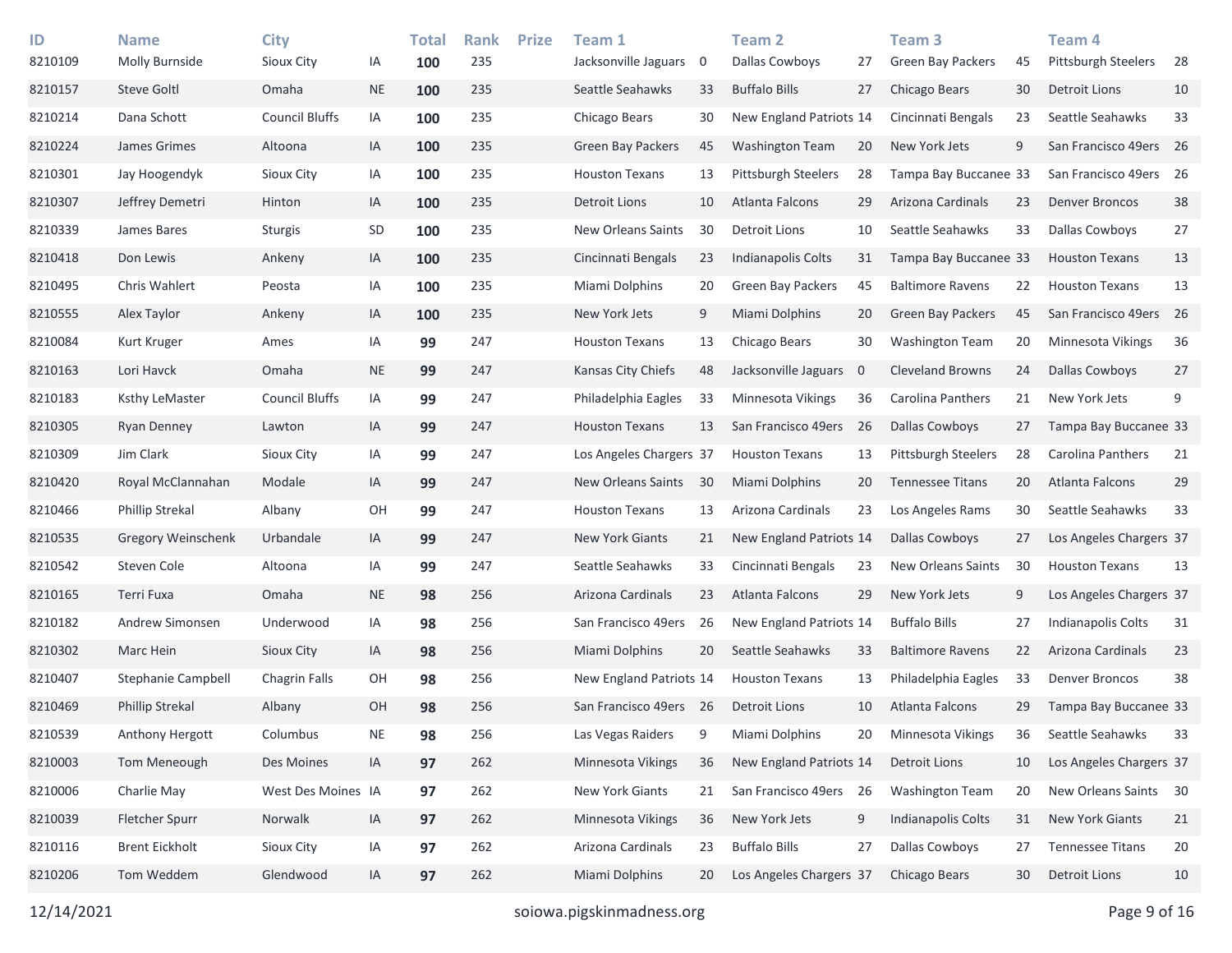| ID<br>8210216 | <b>Name</b><br>Chad Meyers | <b>City</b><br>Pacific Jet | IA        | Total<br>97 | <b>Rank</b><br>262 | <b>Prize</b> | Team 1<br>New York Jets   | 9   | <b>Team 2</b><br><b>Buffalo Bills</b> | 27 | Team <sub>3</sub><br>Los Angeles Chargers 37 |     | Team 4<br><b>Cleveland Browns</b> | 24 |
|---------------|----------------------------|----------------------------|-----------|-------------|--------------------|--------------|---------------------------|-----|---------------------------------------|----|----------------------------------------------|-----|-----------------------------------|----|
| 8210229       | <b>Melanie Devine</b>      | Des Moines                 | IA        | 97          | 262                |              | <b>New Orleans Saints</b> | 30  | <b>Baltimore Ravens</b>               | 22 | Jacksonville Jaguars 0                       |     | <b>Green Bay Packers</b>          | 45 |
| 8210251       | Jeff Lyon                  | West Des Moines IA         |           | 97          | 262                |              | <b>Washington Team</b>    | 20  | <b>Minnesota Vikings</b>              | 36 | Carolina Panthers                            | 21  | Miami Dolphins                    | 20 |
| 8210337       | Judi Eyles                 | Ames                       | IA        | 97          | 262                |              | Cincinnati Bengals        | 23  | <b>Dallas Cowboys</b>                 | 27 | San Francisco 49ers                          | 26  | Carolina Panthers                 | 21 |
| 8210412       | Jac Doran                  | Fort Dodge                 | IA        | 97          | 262                |              | Seattle Seahawks          | 33  | Los Angeles Rams                      | 30 | <b>Houston Texans</b>                        | 13  | New York Giants                   | 21 |
| 8210557       | <b>Austin Myers</b>        | Adel                       | IA        | 97          | 262                |              | San Francisco 49ers       | -26 | <b>Denver Broncos</b>                 | 38 | <b>Tennessee Titans</b>                      | 20  | <b>Houston Texans</b>             | 13 |
| 8210593       | Jenna Fitch                | Gilbert                    | IA        | 97          | 262                |              | Los Angeles Chargers 37   |     | Detroit Lions                         | 10 | Dallas Cowboys                               | 27  | Arizona Cardinals                 | 23 |
| 8210605       | Katelyn McDade             | Dubuque                    | ΙA        | 97          | 262                |              | <b>Tennessee Titans</b>   | 20  | Seattle Seahawks                      | 33 | <b>Houston Texans</b>                        | 13  | Indianapolis Colts                | 31 |
| 8210148       | Melinda Goltl              | <b>Council Bluffs</b>      | IA        | 96          | 275                |              | Cincinnati Bengals        | 23  | Miami Dolphins                        | 20 | <b>Buffalo Bills</b>                         | 27  | San Francisco 49ers 26            |    |
| 8210226       | <b>Melanie Devine</b>      | Des Moines                 | IA        | 96          | 275                |              | Minnesota Vikings         | 36  | New England Patriots 14               |    | Las Vegas Raiders                            | 9   | Los Angeles Chargers 37           |    |
| 8210263       | Chris Morgan               | West Des Moines IA         |           | 96          | 275                |              | New York Giants           | 21  | <b>Baltimore Ravens</b>               | 22 | <b>Washington Team</b>                       | 20  | Philadelphia Eagles               | 33 |
| 8210321       | <b>Brooke Davies</b>       | Sioux City                 | ΙA        | 96          | 275                |              | Los Angeles Rams          | 30  | Minnesota Vikings                     | 36 | Detroit Lions                                | 10  | <b>Washington Team</b>            | 20 |
| 8210428       | <b>Timothy Lynch</b>       | <b>JOHNSTON</b>            | IA        | 96          | 275                |              | Seattle Seahawks          | 33  | New Orleans Saints                    | 30 | Arizona Cardinals                            | 23  | <b>Detroit Lions</b>              | 10 |
| 8210452       | James Strekal              | Lowgap                     | <b>NC</b> | 96          | 275                |              | <b>Washington Team</b>    | 20  | <b>Dallas Cowboys</b>                 | 27 | Minnesota Vikings                            | 36  | <b>Houston Texans</b>             | 13 |
| 8210480       | Robert Reed III            | Davenport                  | IA        | 96          | 275                |              | Atlanta Falcons           | 29  | <b>Dallas Cowboys</b>                 | 27 | New York Jets                                | 9   | Indianapolis Colts                | 31 |
| 8210529       | Catherine Luchte           | Colorado Springs           | CO        | 96          | 275                |              | Chicago Bears             | 30  | <b>Miami Dolphins</b>                 | 20 | Los Angeles Chargers 37                      |     | Las Vegas Raiders                 | 9  |
| 8210547       | Christopher Fisher         | Des Moines                 | IA        | 96          | 275                |              | <b>Houston Texans</b>     | 13  | <b>Tennessee Titans</b>               | 20 | <b>Dallas Cowboys</b>                        | 27  | Minnesota Vikings                 | 36 |
| 8210566       | Chrystel Hatcher           | Ames                       | IA        | 96          | 275                |              | Miami Dolphins            | 20  | <b>Buffalo Bills</b>                  | 27 | <b>Houston Texans</b>                        | 13  | <b>Minnesota Vikings</b>          | 36 |
| 8210600       | Maureen Rozen              | Robins                     | IA        | 96          | 275                |              | Atlanta Falcons           | 29  | <b>Baltimore Ravens</b>               | 22 | New York Jets                                | 9   | Minnesota Vikings                 | 36 |
| 8210011       | Tom Woods                  | Urbandale                  | IA        | 95          | 286                |              | Atlanta Falcons           | 29  | <b>Houston Texans</b>                 | 13 | <b>Tennessee Titans</b>                      | 20  | Philadelphia Eagles               | 33 |
| 8210191       | Greg Casey                 | Treynor                    | IA        | 95          | 286                |              | San Francisco 49ers       | 26  | <b>Buffalo Bills</b>                  | 27 | Philadelphia Eagles                          | 33  | New York Jets                     | 9  |
| 8210275       | <b>Blake Leonard</b>       | Stuart                     | IA        | 95          | 286                |              | Arizona Cardinals         | 23  | San Francisco 49ers 26                |    | Las Vegas Raiders                            | 9   | Los Angeles Chargers 37           |    |
| 8210306       | Andrew Dutler              | Sioux City                 | IA        | 95          | 286                |              | New York Jets             | 9   | Los Angeles Chargers 37               |    | <b>Baltimore Ravens</b>                      | 22  | Dallas Cowboys                    | 27 |
| 8210310       | Jim Clark                  | Sioux City                 | IA        | 95          | 286                |              | <b>Tennessee Titans</b>   | 20  | Tampa Bay Buccanee 33                 |    | Carolina Panthers                            | 21  | <b>New York Giants</b>            | 21 |
| 8210501       | Cher Towey                 | Waukee                     | IA        | 95          | 286                |              | <b>Buffalo Bills</b>      | 27  | Arizona Cardinals                     | 23 | New York Jets                                | 9   | Minnesota Vikings                 | 36 |
| 8210514       | Freddie Deeds              | Williamsburg               | $\sf IA$  | 95          | 286                |              | Atlanta Falcons           | 29  | <b>Houston Texans</b>                 | 13 | San Francisco 49ers                          | -26 | Dallas Cowboys                    | 27 |
| 8210599       | Joseph Mckenna             | Des Moines                 | IA        | 95          | 286                |              | Las Vegas Raiders         | 9   | Los Angeles Rams                      | 30 | Atlanta Falcons                              | 29  | Dallas Cowboys                    | 27 |
| 8210603       | Lynn Snyder                | Coralville                 | IA        | 95          | 286                |              | <b>Denver Broncos</b>     | 38  | Carolina Panthers                     | 21 | Las Vegas Raiders                            | 9   | <b>Buffalo Bills</b>              | 27 |
| 8210604       | Staci Uhl                  | sioux city                 | IA        | 95          | 286                |              | New York Jets             | 9   | Cincinnati Bengals                    | 23 | Los Angeles Rams                             | 30  | Seattle Seahawks                  | 33 |
| 8210173       | Ian Mass                   | <b>Council Bluffs</b>      | IA        | 94          | 296                |              | Kansas City Chiefs        | 48  | <b>Detroit Lions</b>                  | 10 | New York Jets                                | 9   | <b>Buffalo Bills</b>              | 27 |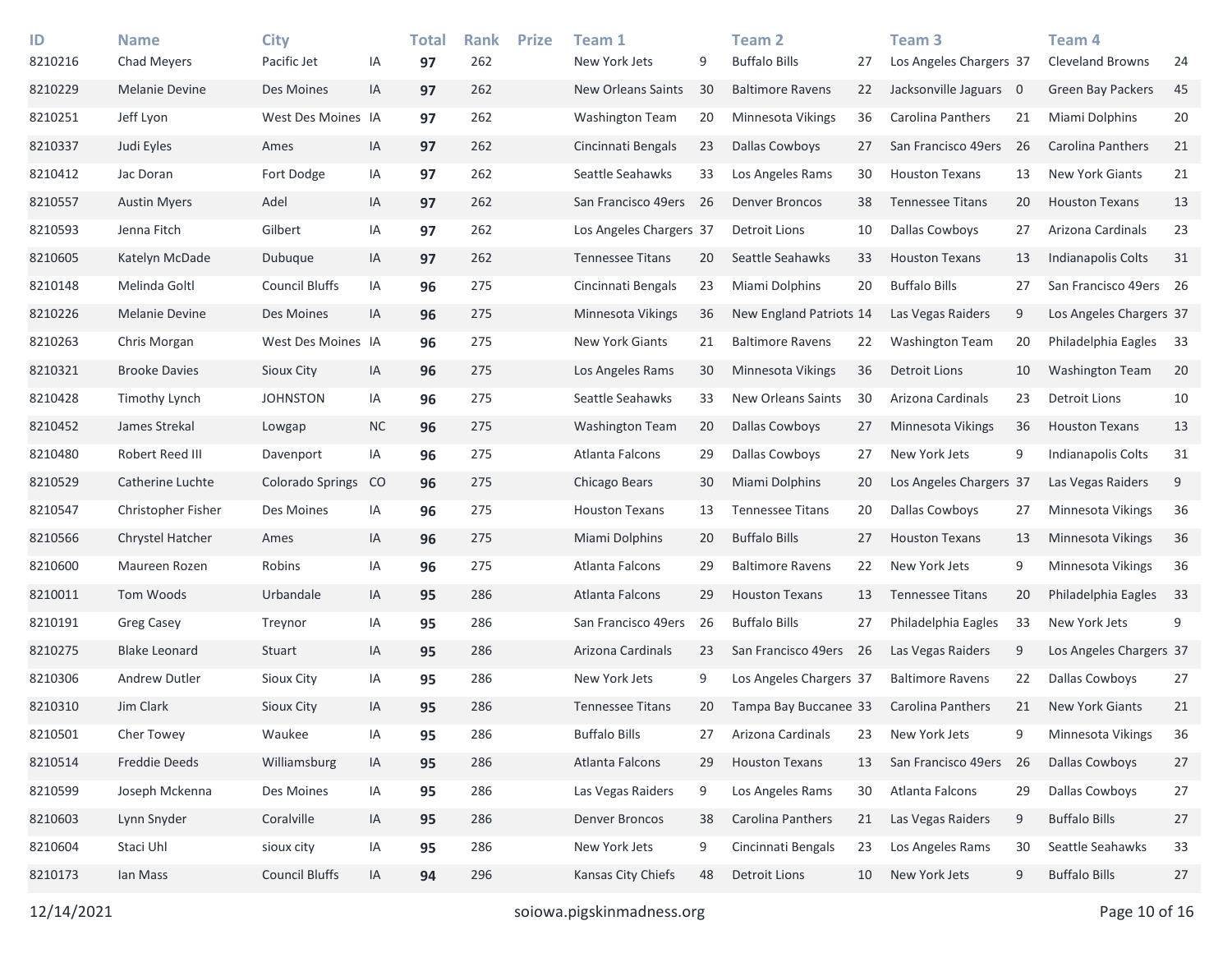| ID<br>8210287 | <b>Name</b><br>Elizabeth Morse | <b>City</b><br>Ames   | IA        | <b>Total</b><br>94 | <b>Rank</b><br>296 | <b>Prize</b> | Team 1<br>Minnesota Vikings | 36 | <b>Team 2</b><br>New England Patriots 14 |    | Team <sub>3</sub><br><b>Washington Team</b> | 20  | Team <sub>4</sub><br><b>Cleveland Browns</b> | 24 |
|---------------|--------------------------------|-----------------------|-----------|--------------------|--------------------|--------------|-----------------------------|----|------------------------------------------|----|---------------------------------------------|-----|----------------------------------------------|----|
| 8210311       | John Sanders Jr                | Lawton                | IA        | 94                 | 296                |              | Cincinnati Bengals          | 23 | Atlanta Falcons                          | 29 | Seattle Seahawks                            | 33  | New York Jets                                | 9  |
| 8210320       | <b>Brian Clausen</b>           | Sioux Clty            | IA        | 94                 | 296                |              | Miami Dolphins              | 20 | <b>Tennessee Titans</b>                  | 20 | San Francisco 49ers                         | -26 | Pittsburgh Steelers                          | 28 |
| 8210413       | Rhonda Ellis                   | Lederach              | PA        | 94                 | 296                |              | <b>Cleveland Browns</b>     | 24 | <b>Buffalo Bills</b>                     | 27 | New England Patriots 14                     |     | Atlanta Falcons                              | 29 |
| 8210444       | Tammi Vail                     | Rockford              | IL        | 94                 | 296                |              | <b>Baltimore Ravens</b>     | 22 | New England Patriots 14                  |    | Miami Dolphins                              | 20  | <b>Denver Broncos</b>                        | 38 |
| 8210468       | <b>Phillip Strekal</b>         | Albany                | OH        | 94                 | 296                |              | Philadelphia Eagles         | 33 | Las Vegas Raiders                        | 9  | <b>Cleveland Browns</b>                     | 24  | <b>Pittsburgh Steelers</b>                   | 28 |
| 8210472       | Jeffery Jones                  | Cedar Falls           | IA        | 94                 | 296                |              | Pittsburgh Steelers         | 28 | New England Patriots 14                  |    | Chicago Bears                               | 30  | <b>Baltimore Ravens</b>                      | 22 |
| 8210479       | Alyssa Jensen                  | Grimes                | IA        | 94                 | 296                |              | Dallas Cowboys              | 27 | <b>Cleveland Browns</b>                  | 24 | Miami Dolphins                              | 20  | Cincinnati Bengals                           | 23 |
| 8210533       | Catherine Luchte               | Colorado Springs      | CO        | 94                 | 296                |              | New York Giants             | 21 | Arizona Cardinals                        | 23 | Los Angeles Chargers 37                     |     | <b>Houston Texans</b>                        | 13 |
| 8210543       | Elizabeth Beck                 | Ames                  | IA        | 94                 | 296                |              | <b>Cleveland Browns</b>     | 24 | Seattle Seahawks                         | 33 | Arizona Cardinals                           | 23  | New England Patriots 14                      |    |
| 8210567       | Lisa Schumacher                | Cedar Rapids          | IA        | 94                 | 296                |              | <b>Houston Texans</b>       | 13 | Cincinnati Bengals                       | 23 | New Orleans Saints                          | 30  | Pittsburgh Steelers                          | 28 |
| 8210027       | John Lowe                      | Pleasant Hill         | IA        | 93                 | 308                |              | <b>Tennessee Titans</b>     | 20 | <b>Washington Team</b>                   | 20 | Tampa Bay Buccanee 33                       |     | Miami Dolphins                               | 20 |
| 8210172       | Jeremy Wood                    | <b>Council Bluffs</b> | ΙA        | 93                 | 308                |              | Cleveland Browns            | 24 | <b>Washington Team</b>                   | 20 | New York Giants                             | 21  | Pittsburgh Steelers                          | 28 |
| 8210259       | Jaime Ballesteros              | West Des Moines IA    |           | 93                 | 308                |              | Minnesota Vikings           | 36 | New England Patriots 14                  |    | Arizona Cardinals                           | 23  | <b>Washington Team</b>                       | 20 |
| 8210478       | Marcus Barkema                 | Goodell               | ΙA        | 93                 | 308                |              | <b>Baltimore Ravens</b>     | 22 | <b>Houston Texans</b>                    | 13 | Los Angeles Chargers 37                     |     | Carolina Panthers                            | 21 |
| 8210580       | Reinhard Boeschen              | Waterloo              | IA        | 93                 | 308                |              | <b>Tennessee Titans</b>     | 20 | Chicago Bears                            | 30 | <b>Houston Texans</b>                       | 13  | Los Angeles Rams                             | 30 |
| 8210098       | Shannon Larson                 | Sioux City            | IA        | 92                 | 313                |              | New Orleans Saints          | 30 | Miami Dolphins                           | 20 | Washington Team                             | 20  | <b>Baltimore Ravens</b>                      | 22 |
| 8210120       | Pat Hinrichsen                 | Sioux City            | IA        | 92                 | 313                |              | Atlanta Falcons             | 29 | Seattle Seahawks                         | 33 | Las Vegas Raiders                           | 9   | <b>New York Giants</b>                       | 21 |
| 8210162       | Lori Havck                     | Omaha                 | <b>NE</b> | 92                 | 313                |              | Chicago Bears               | 30 | New York Jets                            | 9  | Tampa Bay Buccanee 33                       |     | <b>Tennessee Titans</b>                      | 20 |
| 8210271       | Crystal Kerr                   | West Des Moines IA    |           | 92                 | 313                |              | Miami Dolphins              | 20 | New York Jets                            | 9  | New Orleans Saints                          | 30  | Tampa Bay Buccanee 33                        |    |
| 8210314       | Eric Carlson                   | Sgt. Bluffs           | IA        | 92                 | 313                |              | Seattle Seahawks            | 33 | Minnesota Vikings                        | 36 | Arizona Cardinals                           | 23  | Jacksonville Jaguars 0                       |    |
| 8210461       | Gina McDonough                 | Eddyville             | IA        | 92                 | 313                |              | Seattle Seahawks            | 33 | <b>Houston Texans</b>                    | 13 | San Francisco 49ers                         | 26  | <b>Washington Team</b>                       | 20 |
| 8210574       | Keith Soffa                    | Adel                  | IA        | 92                 | 313                |              | New York Jets               | 9  | <b>Washington Team</b>                   | 20 | <b>Buffalo Bills</b>                        | 27  | <b>Minnesota Vikings</b>                     | 36 |
| 8210016       | John Eldred                    | West Des Moines IA    |           | 91                 | 320                |              | <b>Denver Broncos</b>       | 38 | Las Vegas Raiders                        | 9  | Los Angeles Rams                            | 30  | New England Patriots 14                      |    |
| 8210046       | <b>Greg Staples</b>            | Norwalk               | ΙA        | 91                 | 320                |              | Indianapolis Colts          | 31 | Los Angeles Rams                         | 30 | Miami Dolphins                              | 20  | <b>Detroit Lions</b>                         | 10 |
| 8210212       | <b>Bret Burns</b>              | Omaha                 | <b>NE</b> | 91                 | 320                |              | Cincinnati Bengals          | 23 | Detroit Lions                            | 10 | <b>Washington Team</b>                      | 20  | <b>Denver Broncos</b>                        | 38 |
| 8210354       | <b>Bob Hall</b>                | Shell Lake            | WI        | 91                 | 320                |              | San Francisco 49ers         | 26 | New Orleans Saints                       | 30 | New England Patriots 14                     |     | New York Giants                              | 21 |
| 8210439       | <b>Thomas Berger</b>           | Epworth               | IA        | 91                 | 320                |              | Indianapolis Colts          | 31 | <b>Detroit Lions</b>                     | 10 | Pittsburgh Steelers                         | 28  | <b>Baltimore Ravens</b>                      | 22 |
| 8210540       | Joe Uran                       | Soiux City            | IA        | 91                 | 320                |              | <b>Baltimore Ravens</b>     | 22 | Carolina Panthers                        | 21 | <b>Washington Team</b>                      | 20  | Pittsburgh Steelers                          | 28 |
| 8210089       | <b>Barb Randolph</b>           | Gilbert               | IA        | 90                 | 326                |              | New Orleans Saints          | 30 | Carolina Panthers                        | 21 | Las Vegas Raiders                           | 9   | Los Angeles Rams                             | 30 |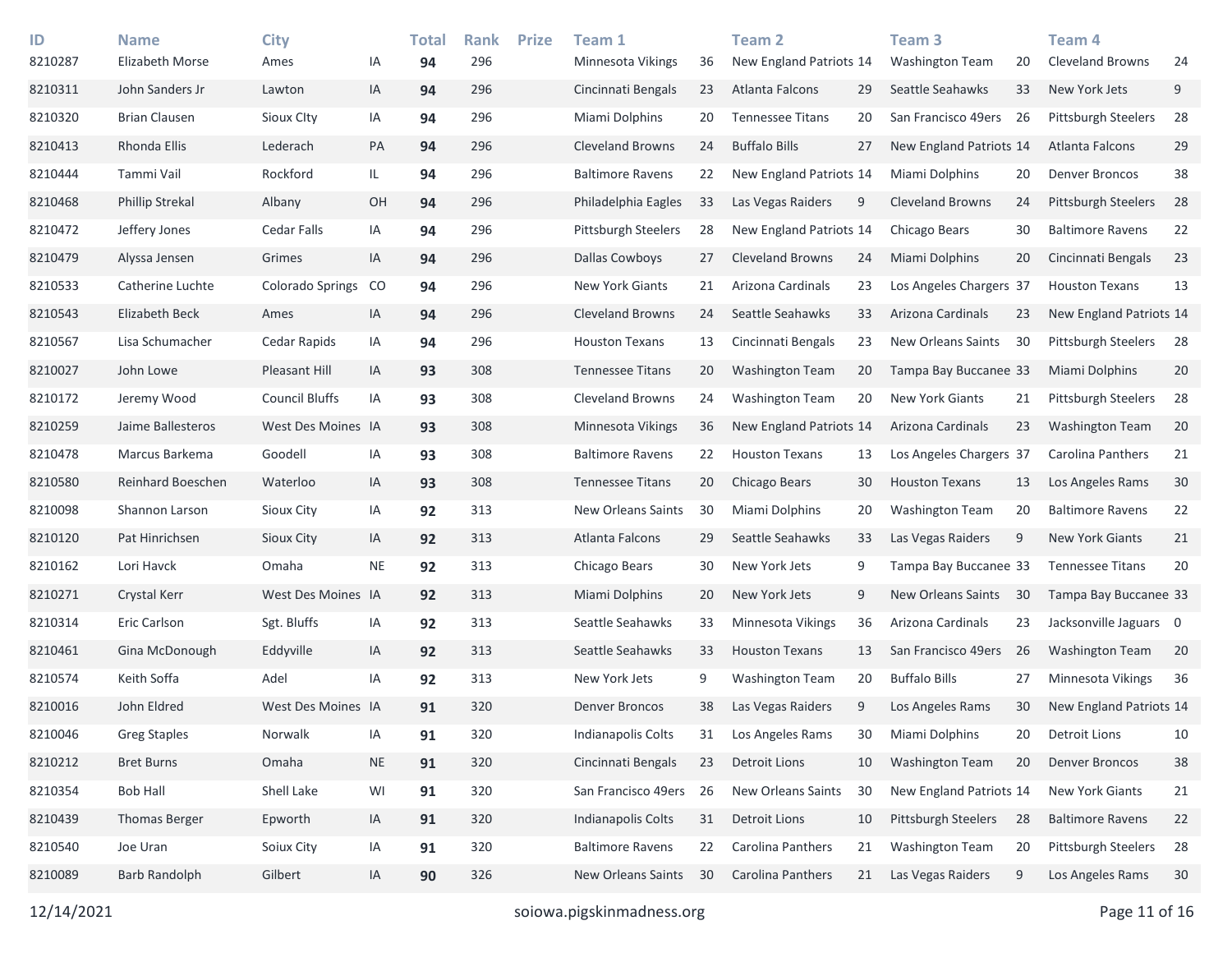| ID<br>8210112 | <b>Name</b><br>Kellen Fitch | <b>City</b><br>Sioux City | IA        | <b>Total</b><br>90 | <b>Rank</b><br>326 | <b>Prize</b> | Team 1<br>Atlanta Falcons | 29          | <b>Team 2</b><br><b>Tennessee Titans</b> | 20 | Team <sub>3</sub><br><b>Dallas Cowboys</b> | 27             | Team 4<br>New England Patriots 14 |    |
|---------------|-----------------------------|---------------------------|-----------|--------------------|--------------------|--------------|---------------------------|-------------|------------------------------------------|----|--------------------------------------------|----------------|-----------------------------------|----|
| 8210158       | <b>Greg Simons</b>          | Lo Vista                  | <b>NE</b> | 90                 | 326                |              | Dallas Cowboys            | 27          | <b>Houston Texans</b>                    | 13 | <b>New York Giants</b>                     | 21             | Atlanta Falcons                   | 29 |
| 8210164       | Terri Fuxa                  | Omaha                     | <b>NE</b> | 90                 | 326                |              | Carolina Panthers         | 21          | <b>Green Bay Packers</b>                 | 45 | <b>Cleveland Browns</b>                    | 24             | Jacksonville Jaguars 0            |    |
| 8210272       | Jon Kaufman                 | West Des Moines IA        |           | 90                 | 326                |              | Miami Dolphins            | 20          | <b>Cleveland Browns</b>                  | 24 | Las Vegas Raiders                          | 9              | Los Angeles Chargers 37           |    |
| 8210360       | Kathleen Rasmussen          | Sioux City                | IA        | 90                 | 326                |              | Philadelphia Eagles       | 33          | <b>Dallas Cowboys</b>                    | 27 | Jacksonville Jaguars                       | $\overline{0}$ | Los Angeles Rams                  | 30 |
| 8210403       | <b>Bruce Hokel</b>          | Sioux City                | ΙA        | 90                 | 326                |              | Kansas City Chiefs        | 48          | <b>Tennessee Titans</b>                  | 20 | <b>Baltimore Ravens</b>                    | 22             | Jacksonville Jaguars 0            |    |
| 8210497       | Chris Wahlert               | Peosta                    | IA        | 90                 | 326                |              | <b>Buffalo Bills</b>      | 27          | Tampa Bay Buccanee 33                    |    | <b>Carolina Panthers</b>                   | 21             | New York Jets                     | 9  |
| 8210601       | Maureen Rozen               | Robins                    | ΙA        | 90                 | 326                |              | Jacksonville Jaguars      | $\mathbf 0$ | New Orleans Saints                       | 30 | <b>Minnesota Vikings</b>                   | 36             | <b>Cleveland Browns</b>           | 24 |
| 8210607       | <b>Terry Ragaller</b>       | Sergeant Bluff            | IA        | 90                 | 326                |              | Cincinnati Bengals        | 23          | San Francisco 49ers 26                   |    | <b>New York Giants</b>                     | 21             | <b>Washington Team</b>            | 20 |
| 8210110       | Nancy Eickholt              | Sioux City                | IA        | 89                 | 336                |              | Cincinnati Bengals        | 23          | New York Jets                            | 9  | <b>Buffalo Bills</b>                       | 27             | Los Angeles Rams                  | 30 |
| 8210303       | Mick Lefler                 | Lawton                    | ΙA        | 89                 | 336                |              | <b>Baltimore Ravens</b>   | 22          | Chicago Bears                            | 30 | Dallas Cowboys                             | 27             | <b>Detroit Lions</b>              | 10 |
| 8210409       | <b>Michael Gittings</b>     | Lomax                     | IL.       | 89                 | 336                |              | <b>New Orleans Saints</b> | 30          | <b>Houston Texans</b>                    | 13 | <b>Tennessee Titans</b>                    | 20             | San Francisco 49ers 26            |    |
| 8210427       | Timothy Lynch               | <b>JOHNSTON</b>           | IA        | 89                 | 336                |              | Miami Dolphins            | 20          | <b>Houston Texans</b>                    | 13 | Los Angeles Rams                           | 30             | San Francisco 49ers 26            |    |
| 8210488       | Ashley Jackson              | <b>Webster City</b>       | IA        | 89                 | 336                |              | Chicago Bears             | 30          | New England Patriots 14                  |    | Carolina Panthers                          | 21             | <b>Cleveland Browns</b>           | 24 |
| 8210537       | Kelly Johnson               | <b>WALCOTT</b>            | IA        | 89                 | 336                |              | Arizona Cardinals         | 23          | Chicago Bears                            | 30 | Dallas Cowboys                             | 27             | New York Jets                     | 9  |
| 8210096       | <b>Michael Nichols</b>      | Sioux City                | IA        | 88                 | 342                |              | Los Angeles Chargers 37   |             | <b>Washington Team</b>                   | 20 | Detroit Lions                              | 10             | <b>New York Giants</b>            | 21 |
| 8210220       | Wendy Hite                  | <b>Council Bluffs</b>     | IA        | 88                 | 342                |              | New York Giants           | 21          | San Francisco 49ers                      | 26 | Indianapolis Colts                         | 31             | <b>Detroit Lions</b>              | 10 |
| 8210419       | Jenna Biegger               | Polk City                 | IA        | 88                 | 342                |              | <b>Cleveland Browns</b>   | 24          | New York Jets                            | 9  | San Francisco 49ers                        | 26             | Atlanta Falcons                   | 29 |
| 8210423       | Royal McClannahan           | Modale                    | IA        | 88                 | 342                |              | Minnesota Vikings         | 36          | Jacksonville Jaguars                     | 0  | Indianapolis Colts                         | 31             | <b>New York Giants</b>            | 21 |
| 8210443       | Tammi Vail                  | Rockford                  | IL.       | 88                 | 342                |              | <b>Tennessee Titans</b>   | 20          | Indianapolis Colts                       | 31 | <b>Detroit Lions</b>                       | 10             | <b>Buffalo Bills</b>              | 27 |
| 8210475       | Marcus Barkema              | Goodell                   | ΙA        | 88                 | 342                |              | Seattle Seahawks          | 33          | New York Jets                            | 9  | Arizona Cardinals                          | 23             | Cincinnati Bengals                | 23 |
| 8210516       | Jeri Lyn Bares              | Oskaloosa                 | IA        | 88                 | 342                |              | Atlanta Falcons           | 29          | Chicago Bears                            | 30 | New York Jets                              | 9              | Miami Dolphins                    | 20 |
| 8210575       | Colleen Boyle               | Chestnut Hill             | МA        | 88                 | 342                |              | Detroit Lions             | 10          | Indianapolis Colts                       | 31 | Miami Dolphins                             | 20             | <b>Buffalo Bills</b>              | 27 |
| 8210072       | <b>Steve Bock</b>           | Ames                      | IA        | 87                 | 350                |              | Jacksonville Jaguars      | - 0         | <b>Dallas Cowboys</b>                    | 27 | <b>Cleveland Browns</b>                    | 24             | Minnesota Vikings                 | 36 |
| 8210252       | Craig Weatherall            | West Des Moines IA        |           | 87                 | 350                |              | Cleveland Browns          | 24          | New York Jets                            | 9  | Tampa Bay Buccanee 33                      |                | <b>New York Giants</b>            | 21 |
| 8210253       | Craig Weatherall            | West Des Moines IA        |           | 87                 | 350                |              | Los Angeles Chargers 37   |             | Dallas Cowboys                           | 27 | New York Jets                              | 9              | New England Patriots 14           |    |
| 8210262       | Nate Ladwig                 | West Des Moines IA        |           | 87                 | 350                |              | <b>Washington Team</b>    | 20          | Los Angeles Chargers 37                  |    | New York Jets                              | 9              | New York Giants                   | 21 |
| 8210329       | Clatyon Fjerstad            | Lytton                    | IA        | 87                 | 350                |              | Carolina Panthers         | 21          | Dallas Cowboys                           | 27 | <b>Houston Texans</b>                      | 13             | San Francisco 49ers 26            |    |
| 8210256       | Jody Hayes                  | West Des Moines IA        |           | 86                 | 355                |              | <b>Houston Texans</b>     | 13          | New England Patriots 14                  |    | <b>Baltimore Ravens</b>                    | 22             | Los Angeles Chargers 37           |    |
| 8210326       | Debi Tilson                 | Plattsmouth               | <b>NE</b> | 86                 | 355                |              | Detroit Lions             | 10          | <b>Tennessee Titans</b>                  | 20 | Seattle Seahawks                           | 33             | Cincinnati Bengals                | 23 |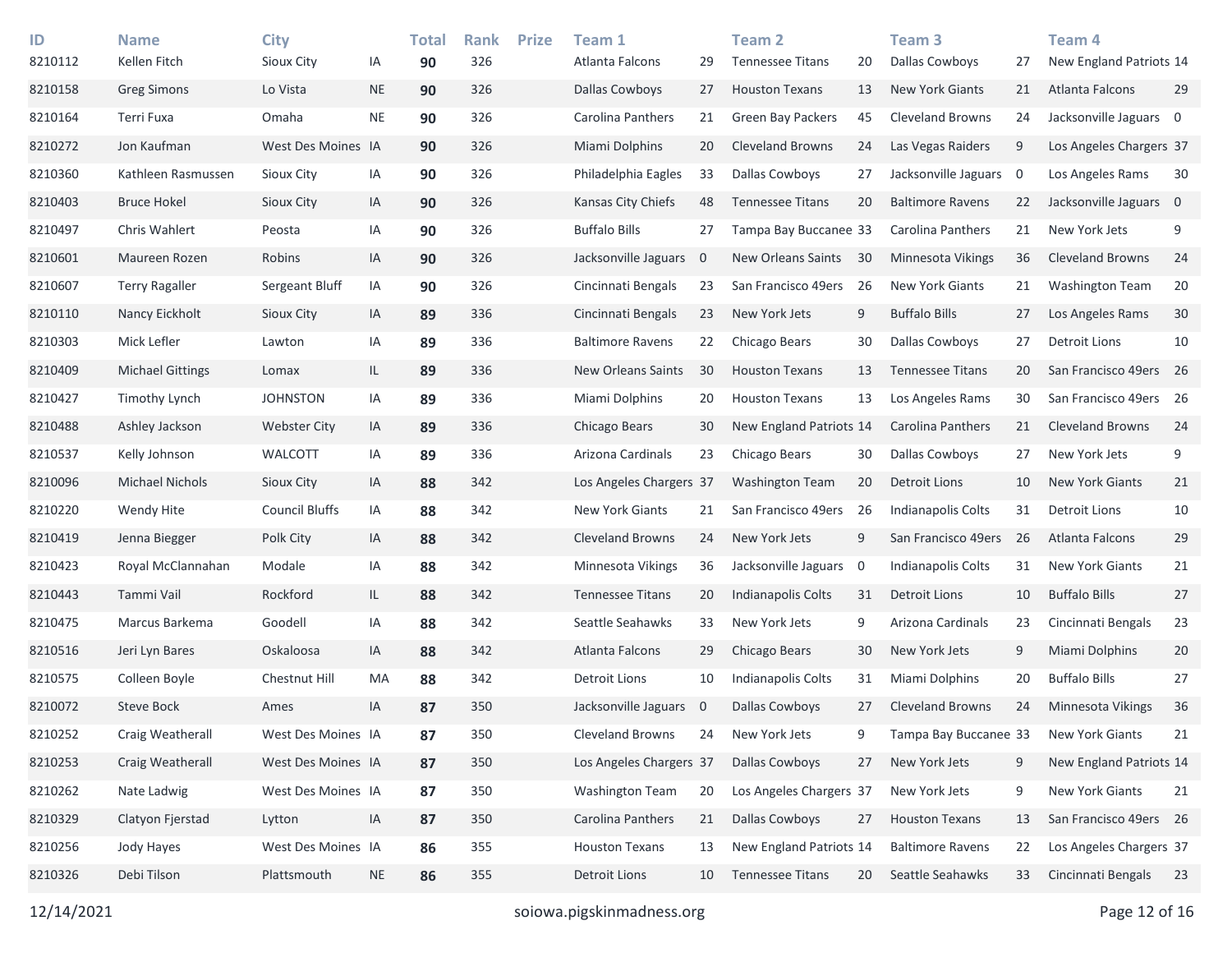| ID<br>8210476 | <b>Name</b><br>Marcus Barkema | <b>City</b><br>Goodell | ΙA        | <b>Total</b><br>86 | <b>Rank</b><br>355 | <b>Prize</b> | Team 1<br>Los Angeles Chargers 37 |                | Team <sub>2</sub><br>New Orleans Saints | 30 | Team <sub>3</sub><br>Detroit Lions | 10             | Team <sub>4</sub><br>New York Jets | 9  |
|---------------|-------------------------------|------------------------|-----------|--------------------|--------------------|--------------|-----------------------------------|----------------|-----------------------------------------|----|------------------------------------|----------------|------------------------------------|----|
| 8210483       | <b>Terry Main</b>             | urbandale              | IA        | 86                 | 355                |              | Tampa Bay Buccanee 33             |                | Detroit Lions                           | 10 | <b>Houston Texans</b>              | 13             | Los Angeles Rams                   | 30 |
| 8210550       | Jolene Dixon                  | Moville                | IA        | 86                 | 355                |              | San Francisco 49ers               | -26            | New York Jets                           | 9  | <b>Buffalo Bills</b>               | 27             | <b>Cleveland Browns</b>            | 24 |
| 8210582       | <b>Brady Oldag</b>            | <b>Cedar Falls</b>     | IA        | 86                 | 355                |              | New Orleans Saints                | 30             | Las Vegas Raiders                       | 9  | <b>Buffalo Bills</b>               | 27             | Miami Dolphins                     | 20 |
| 8210029       | Paul Patterson                | Norwalk                | IA        | 85                 | 361                |              | New Orleans Saints                | 30             | Miami Dolphins                          | 20 | San Francisco 49ers                | 26             | New York Jets                      | 9  |
| 8210199       | Jean Hern                     | <b>Council Bluffs</b>  | IA        | 85                 | 361                |              | <b>Detroit Lions</b>              | 10             | Atlanta Falcons                         | 29 | San Francisco 49ers                | 26             | <b>Washington Team</b>             | 20 |
| 8210508       | Martin Benda                  | Farley                 | IA        | 85                 | 361                |              | Jacksonville Jaguars              | 0              | Pittsburgh Steelers                     | 28 | <b>Cleveland Browns</b>            | 24             | Tampa Bay Buccanee 33              |    |
| 8210015       | Jeff Eldred                   | <b>Webster Groves</b>  | <b>MO</b> | 84                 | 364                |              | <b>Pittsburgh Steelers</b>        | 28             | <b>Tennessee Titans</b>                 | 20 | <b>Houston Texans</b>              | 13             | Cincinnati Bengals                 | 23 |
| 8210101       | Jessica Noll                  | Akron                  | ΙA        | 84                 | 364                |              | Carolina Panthers                 | 21             | Miami Dolphins                          | 20 | New Orleans Saints                 | 30             | <b>Houston Texans</b>              | 13 |
| 8210171       | <b>Beverly Wise</b>           | <b>Council Bluffs</b>  | IA        | 84                 | 364                |              | New England Patriots 14           |                | <b>Cleveland Browns</b>                 | 24 | <b>Houston Texans</b>              | 13             | Philadelphia Eagles                | 33 |
| 8210185       | Patty Carman                  | <b>Council Bluffs</b>  | ΙA        | 84                 | 364                |              | <b>Tennessee Titans</b>           | 20             | Indianapolis Colts                      | 31 | <b>Cleveland Browns</b>            | 24             | New York Jets                      | 9  |
| 8210221       | James Grimes                  | Altoona                | IA        | 84                 | 364                |              | Miami Dolphins                    | 20             | <b>Tennessee Titans</b>                 | 20 | New York Giants                    | 21             | Cincinnati Bengals                 | 23 |
| 8210570       | Jean Wulf                     | Davenport              | IA        | 84                 | 364                |              | New York Jets                     | 9              | <b>Pittsburgh Steelers</b>              | 28 | Dallas Cowboys                     | 27             | Miami Dolphins                     | 20 |
| 8210589       | Glenda Cogley                 | Grimes                 | IA        | 84                 | 364                |              | New York Giants                   | 21             | New York Jets                           | 9  | New Orleans Saints                 | 30             | <b>Cleveland Browns</b>            | 24 |
| 8210197       | Dawn Brockman                 | Carson                 | ΙA        | 83                 | 371                |              | Seattle Seahawks                  | 33             | New Orleans Saints                      | 30 | Jacksonville Jaguars               | $\overline{0}$ | <b>Tennessee Titans</b>            | 20 |
| 8210217       | John Focht                    | Omaha                  | <b>NE</b> | 83                 | 371                |              | New England Patriots 14           |                | New York Jets                           | 9  | New Orleans Saints                 | 30             | Los Angeles Rams                   | 30 |
| 8210441       | Curtis Hollebrands            | Clive                  | IA        | 83                 | 371                |              | Chicago Bears                     | 30             | <b>Baltimore Ravens</b>                 | 22 | <b>Detroit Lions</b>               | 10             | Carolina Panthers                  | 21 |
| 8210037       | Charles Lee                   | Youngsville            | <b>NC</b> | 82                 | 374                |              | New York Giants                   | 21             | New England Patriots 14                 |    | <b>Tennessee Titans</b>            | 20             | <b>Dallas Cowboys</b>              | 27 |
| 8210291       | Mark Miller                   | Ames                   | ΙA        | 82                 | 374                |              | <b>Houston Texans</b>             | 13             | <b>Pittsburgh Steelers</b>              | 28 | New York Giants                    | 21             | Miami Dolphins                     | 20 |
| 8210322       | Mark Huberty                  | Sgt. Bluffs            | IA        | 82                 | 374                |              | Washington Team                   | 20             | Miami Dolphins                          | 20 | Las Vegas Raiders                  | 9              | Seattle Seahawks                   | 33 |
| 8210338       | Judi Eyles                    | Ames                   | ΙA        | 82                 | 374                |              | <b>Pittsburgh Steelers</b>        | 28             | Tampa Bay Buccanee 33                   |    | New York Giants                    | 21             | Jacksonville Jaguars 0             |    |
| 8210496       | Chris Wahlert                 | Peosta                 | IA        | 82                 | 374                |              | Cincinnati Bengals                | 23             | Arizona Cardinals                       | 23 | New England Patriots 14            |                | <b>Baltimore Ravens</b>            | 22 |
| 8210584       | <b>Brady Oldag</b>            | Cedar Falls            | ΙA        | 82                 | 374                |              | New England Patriots 14           |                | Carolina Panthers                       | 21 | Miami Dolphins                     | 20             | <b>Buffalo Bills</b>               | 27 |
| 8210024       | Eva Ames                      | Altoona                | ΙA        | 81                 | 380                |              | <b>Washington Team</b>            | 20             | Detroit Lions                           | 10 | <b>Houston Texans</b>              | 13             | Denver Broncos                     | 38 |
| 8210170       | Gerogia Goltl                 | Omaha                  | <b>NE</b> | 81                 | 380                |              | Jacksonville Jaguars              | $\overline{0}$ | Dallas Cowboys                          | 27 | <b>Cleveland Browns</b>            | 24             | New Orleans Saints                 | 30 |
| 8210353       | <b>Carrie Heilig</b>          | Fremont                | <b>NE</b> | 81                 | 380                |              | Denver Broncos                    | 38             | New York Giants                         | 21 | <b>Houston Texans</b>              | 13             | New York Jets                      | 9  |
| 8210536       | Rusti Wood                    | Indianola              | IA        | 81                 | 380                |              | New Orleans Saints                | 30             | <b>Washington Team</b>                  | 20 | <b>Baltimore Ravens</b>            | 22             | Las Vegas Raiders                  | 9  |
| 8210592       | Lori Kaup                     | Boone                  | IA        | 81                 | 380                |              | Miami Dolphins                    | 20             | New England Patriots 14                 |    | Las Vegas Raiders                  | 9              | Denver Broncos                     | 38 |
| 8210453       | James Strekal                 | Lowgap                 | NC        | 80                 | 385                |              | <b>Denver Broncos</b>             | 38             | Tampa Bay Buccanee 33                   |    | New York Jets                      | 9              | Jacksonville Jaguars 0             |    |
| 8210504       | Kevin Budde                   | Long Grove             | IA        | 80                 | 385                |              | Las Vegas Raiders                 | 9              | Carolina Panthers                       | 21 | Miami Dolphins                     | 20             | Los Angeles Rams                   | 30 |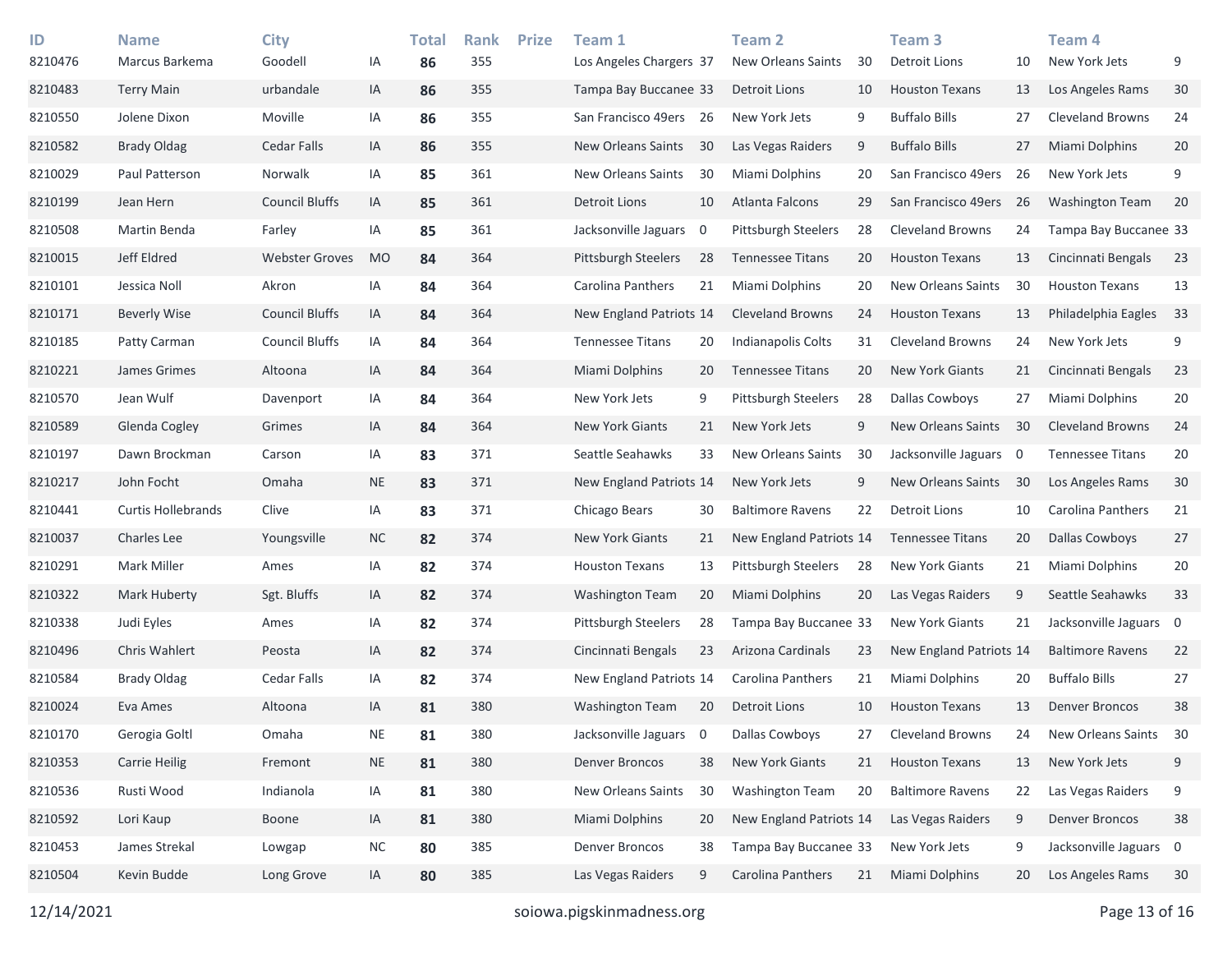| ID<br>8210564 | <b>Name</b><br><b>Holly Pickett</b> | <b>City</b><br>Ankeny | IA        | <b>Total</b><br>80 | <b>Rank</b><br>385 | <b>Prize</b> | Team 1<br>Jacksonville Jaguars 0 |    | Team <sub>2</sub><br>Philadelphia Eagles | 33                      | Team <sub>3</sub><br><b>Cleveland Browns</b> | 24                       | Team 4<br>Arizona Cardinals | 23     |
|---------------|-------------------------------------|-----------------------|-----------|--------------------|--------------------|--------------|----------------------------------|----|------------------------------------------|-------------------------|----------------------------------------------|--------------------------|-----------------------------|--------|
| 8210102       | John Nelson                         | Sioux City            | IA        | 79                 | 388                |              | New York Giants                  | 21 | <b>Buffalo Bills</b>                     | 27                      | Las Vegas Raiders                            | 9                        | <b>Baltimore Ravens</b>     | 22     |
| 8210416       | Katherine Pierce                    | Des Moines            | IA        | 79                 | 388                |              | Jacksonville Jaguars             | 0  | Los Angeles Chargers 37                  |                         | New York Jets                                | 9                        | Seattle Seahawks            | 33     |
| 8210527       | <b>Beth Burnett</b>                 | Horseshoe Bend        | AR        | 79                 | 388                |              | Cincinnati Bengals               | 23 | Arizona Cardinals                        | 23                      | <b>Washington Team</b>                       | 20                       | <b>Houston Texans</b>       | 13     |
| 8210561       | <b>Chris Simmons</b>                | Fort Dodge            | ΙA        | 79                 | 388                |              | New Orleans Saints               | 30 | New England Patriots 14                  |                         | San Francisco 49ers                          | 26                       | Las Vegas Raiders           | 9      |
| 8210608       | Jen Sheehan                         | Clarion               | IA        | 79                 | 388                |              | Carolina Panthers                | 21 | Cincinnati Bengals                       | 23                      | New England Patriots 14                      |                          | <b>New York Giants</b>      | 21     |
| 8210030       | Jeff Klocko                         | Norwalk               | IA        | 78                 | 393                |              | New England Patriots 14          |    | Tampa Bay Buccanee 33                    |                         | Indianapolis Colts                           | 31                       | Jacksonville Jaguars 0      |        |
| 8210328       | Clatyon Fjerstad                    | Lytton                | IA        | 78                 | 393                |              | Chicago Bears                    | 30 | Jacksonville Jaguars 0                   |                         | <b>Buffalo Bills</b>                         | 27                       | Carolina Panthers           | 21     |
| 8210459       | Amanda Sipple                       | Omaha                 | <b>NE</b> | 78                 | 393                |              | New York Jets                    | 9  | Atlanta Falcons                          | 29                      | Detroit Lions                                | 10                       | Los Angeles Rams            | $30$   |
| 8210507       | David Canty                         | Sperry                | IA        | 78                 | 393                |              | Jacksonville Jaguars 0           |    | <b>New York Giants</b>                   | 21                      | Philadelphia Eagles                          | 33                       | <b>Cleveland Browns</b>     | 24     |
| 8210538       | Kelly Johnson                       | WALCOTT               | IA        | 78                 | 393                |              | <b>Houston Texans</b>            | 13 | Philadelphia Eagles                      | 33                      | Cincinnati Bengals                           | 23                       | Las Vegas Raiders           | 9      |
| 8210585       | Jason Gold                          | Dallas City           | IL        | 78                 | 393                |              | Las Vegas Raiders                | 9  | <b>New York Giants</b>                   | 21                      | Kansas City Chiefs                           | 48                       | Jacksonville Jaguars 0      |        |
| 8210114       | Jeremy Stroman                      | Sioux City            | IA        | 77                 | 399                |              | New York Giants                  | 21 | <b>Houston Texans</b>                    | 13                      | Cincinnati Bengals                           | 23                       | <b>Tennessee Titans</b>     | 20     |
| 8210178       | Gerogia Goltl                       | Omaha                 | <b>NE</b> | 77                 | 399                |              | Miami Dolphins                   | 20 | Jacksonville Jaguars                     | $\overline{\mathbf{0}}$ | <b>Buffalo Bills</b>                         | 27                       | Chicago Bears               | 30     |
| 8210312       | Alicia Sanders Jr                   | Lawton                | ΙA        | 77                 | 399                |              | Miami Dolphins                   | 20 | <b>Denver Broncos</b>                    | 38                      | <b>Detroit Lions</b>                         | 10                       | Las Vegas Raiders           | 9      |
| 8210548       | Kenneth Hanson                      | Ankeny                | IA        | 77                 | 399                |              | <b>Detroit Lions</b>             | 10 | Indianapolis Colts                       | 31                      | New York Jets                                | 9                        | Dallas Cowboys              | 27     |
| 8210036       | Charles Lee                         | Youngsville           | <b>NC</b> | 76                 | 403                |              | <b>Baltimore Ravens</b>          | 22 | <b>Dallas Cowboys</b>                    | 27                      | Jacksonville Jaguars                         | - 0                      | <b>Buffalo Bills</b>        | 27     |
| 8210047       | Jan Spurr                           | Creston               | IA        | 76                 | 403                |              | <b>Green Bay Packers</b>         | 45 | New York Jets                            | 9                       | <b>Houston Texans</b>                        | 13                       | Las Vegas Raiders           | 9      |
| 8210159       | <b>Greg Simons</b>                  | Lo Vista              | <b>NE</b> | 76                 | 403                |              | <b>Tennessee Titans</b>          | 20 | Las Vegas Raiders                        | 9                       | New York Giants                              | 21                       | San Francisco 49ers 26      |        |
| 8210231       | <b>Bob Burnett</b>                  | Norwalk               | IA        | 76                 | 403                |              | Carolina Panthers                | 21 | New York Jets                            | 9                       | San Francisco 49ers                          | 26                       | <b>Tennessee Titans</b>     | 20     |
| 8210405       | Stephanie Campbell                  | Chagrin Falls         | OH        | 76                 | 403                |              | New York Giants                  | 21 | <b>Baltimore Ravens</b>                  | 22                      | <b>Detroit Lions</b>                         | 10                       | Arizona Cardinals           | 23     |
| 8210596       | Mary Fitch                          | Ames                  | IA        | 76                 | 403                |              | <b>Detroit Lions</b>             | 10 | Carolina Panthers                        | 21                      | Arizona Cardinals                            | 23                       | <b>Baltimore Ravens</b>     | 22     |
| 8210146       | <b>Rich Bader</b>                   | Omaha                 | <b>NE</b> | 75                 | 409                |              | <b>Houston Texans</b>            | 13 | Philadelphia Eagles                      | 33                      | New York Jets                                | 9                        | Miami Dolphins              | $20\,$ |
| 8210254       | Nate Ladwig                         | West Des Moines IA    |           | 75                 | 409                |              | <b>New Orleans Saints</b>        | 30 | <b>Houston Texans</b>                    | 13                      | <b>Baltimore Ravens</b>                      | 22                       | <b>Detroit Lions</b>        | 10     |
| 8210289       | Mark Miller                         | Ames                  | ΙA        | 75                 | 409                |              | Tampa Bay Buccanee 33            |    | Jacksonville Jaguars                     | 0                       | Las Vegas Raiders                            | 9                        | Seattle Seahawks            | 33     |
| 8210323       | Zac Croft                           | Sioux City            | IA        | 75                 | 409                |              | Cincinnati Bengals               | 23 | Las Vegas Raiders                        | 9                       | Seattle Seahawks                             | 33                       | <b>Detroit Lions</b>        | 10     |
| 8210545       | Joseph Owens                        | Altoona               | IA        | 75                 | 409                |              | <b>Detroit Lions</b>             | 10 | <b>Baltimore Ravens</b>                  | 22                      | Miami Dolphins                               | 20                       | Cincinnati Bengals          | 23     |
| 8210073       | George Wang                         | Ames                  | IA        | 74                 | 414                |              | Arizona Cardinals                | 23 | Miami Dolphins                           | 20                      | Jacksonville Jaguars                         | $\overline{\phantom{0}}$ | Indianapolis Colts          | 31     |
| 8210169       | Ken Goltl                           | <b>Council Bluffs</b> | IA        | 74                 | 414                |              | Miami Dolphins                   | 20 | Jacksonville Jaguars 0                   |                         | Carolina Panthers                            | 21                       | Philadelphia Eagles         | 33     |
| 8210348       | <b>Becky Scherbring</b>             | Ankeny                | IA        | 74                 | 414                |              | Las Vegas Raiders                | 9  | <b>Baltimore Ravens</b>                  | 22                      | <b>Washington Team</b>                       | 20                       | Arizona Cardinals           | 23     |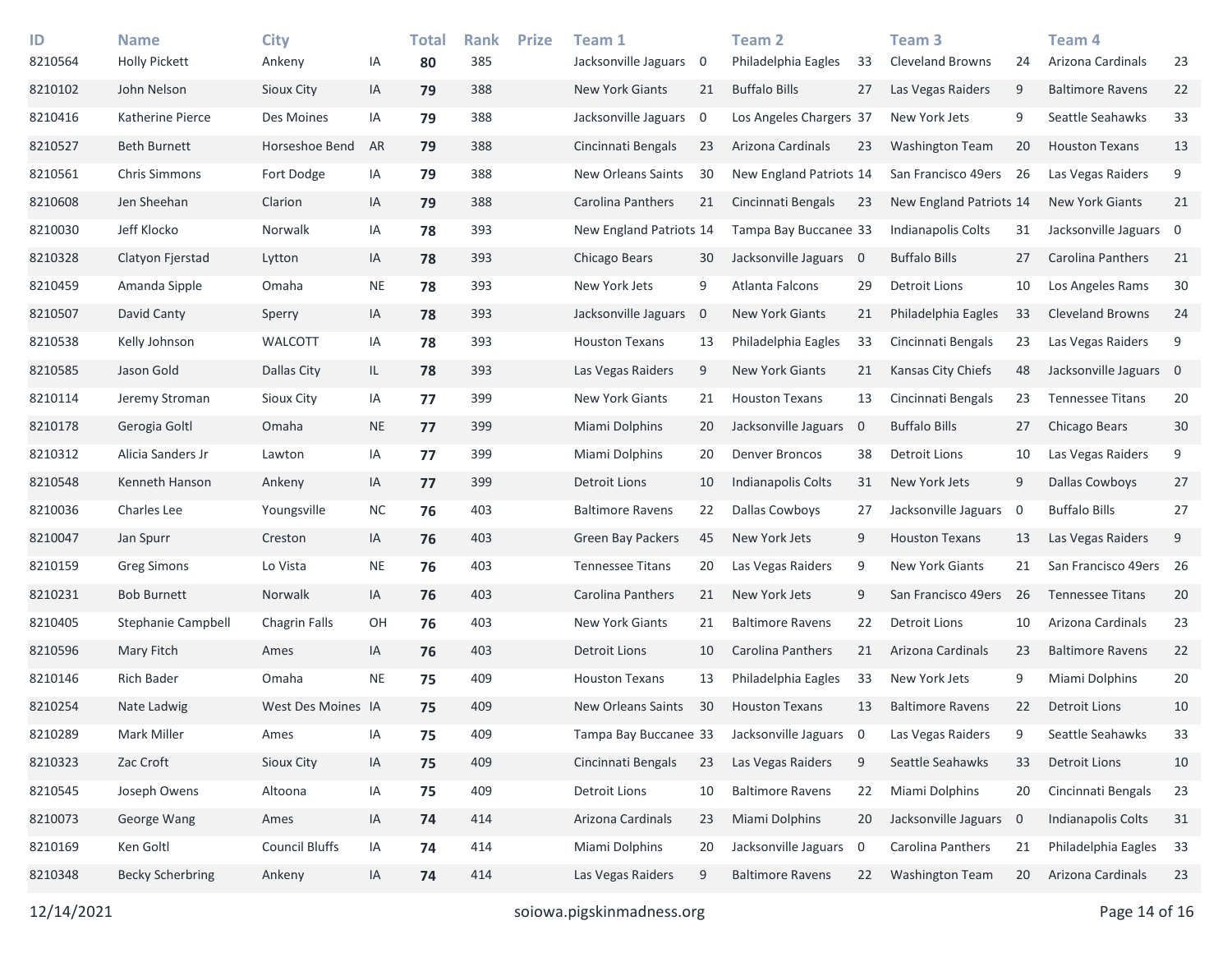| ID<br>8210417 | <b>Name</b><br>Linda Peterson | <b>City</b><br>Ames | IA              | <b>Total</b><br>74 | <b>Rank</b><br>414 | <b>Prize</b> | Team 1<br>Jacksonville Jaguars | 0              | Team <sub>2</sub><br>Seattle Seahawks | 33                      | Team 3<br>Miami Dolphins | 20                       | Team <sub>4</sub><br><b>New York Giants</b> | 21  |
|---------------|-------------------------------|---------------------|-----------------|--------------------|--------------------|--------------|--------------------------------|----------------|---------------------------------------|-------------------------|--------------------------|--------------------------|---------------------------------------------|-----|
| 8210455       | Jody Erion                    | Farley              | IA              | 74                 | 414                |              | New York Jets                  | 9              | <b>Cleveland Browns</b>               | 24                      | Carolina Panthers        | 21                       | <b>Washington Team</b>                      | 20  |
| 8210477       | Marcus Barkema                | Goodell             | IA              | 74                 | 414                |              | <b>Tennessee Titans</b>        | 20             | Jacksonville Jaguars                  | $\overline{\mathbf{0}}$ | Philadelphia Eagles      | 33                       | New York Giants                             | 21  |
| 8210546       | Joseph Owens                  | Altoona             | IA              | 73                 | 420                |              | Jacksonville Jaguars           | $\mathbf 0$    | <b>Buffalo Bills</b>                  | 27                      | Las Vegas Raiders        | 9                        | Los Angeles Chargers 37                     |     |
| 8210079       | Deb Arneson                   | Ames                | IA              | 72                 | 421                |              | <b>Houston Texans</b>          | 13             | Jacksonville Jaguars                  | $\overline{\mathbf{0}}$ | Arizona Cardinals        | 23                       | Minnesota Vikings                           | 36  |
| 8210257       | <b>Brent Kock</b>             | West Des Moines IA  |                 | 72                 | 421                |              | Jacksonville Jaguars           | $\mathbf 0$    | <b>Baltimore Ravens</b>               | 22                      | Arizona Cardinals        | 23                       | <b>Dallas Cowboys</b>                       | 27  |
| 8210340       | Donna Bares                   | Sturgis             | SD              | 72                 | 421                |              | Denver Broncos                 | 38             | Jacksonville Jaguars                  | $\overline{\mathbf{0}}$ | <b>Washington Team</b>   | 20                       | New England Patriots 14                     |     |
| 8210151       | Laura Capeco                  | Omaha               | <b>NE</b>       | 71                 | 424                |              | New York Giants                | 21             | Chicago Bears                         | 30                      | <b>Washington Team</b>   | 20                       | Jacksonville Jaguars 0                      |     |
| 8210571       | Scott Moore                   | Missouri Valley     | IA              | 71                 | 424                |              | Las Vegas Raiders              | 9              | Carolina Panthers                     | 21                      | <b>Tennessee Titans</b>  | 20                       | New York Giants                             | 21  |
| 8210491       | Rebecca Rader                 | Moville             | IA              | 70                 | 426                |              | <b>Houston Texans</b>          | 13             | New York Jets                         | 9                       | Carolina Panthers        | 21                       | <b>Buffalo Bills</b>                        | 27  |
| 8210512       | Liane Long                    | Avoca               | IA              | 70                 | 426                |              | Las Vegas Raiders              | 9              | <b>Washington Team</b>                | 20                      | Dallas Cowboys           | 27                       | New England Patriots 14                     |     |
| 8210531       | Catherine Luchte              | Colorado Springs    | CO <sub>1</sub> | 70                 | 426                |              | <b>Houston Texans</b>          | 13             | <b>Baltimore Ravens</b>               | 22                      | New England Patriots 14  |                          | Carolina Panthers                           | 21  |
| 8210347       | Lisa Keller                   | Ankeny              | IA              | 69                 | 429                |              | Los Angeles Chargers 37        |                | Detroit Lions                         | 10                      | Jacksonville Jaguars 0   |                          | <b>Baltimore Ravens</b>                     | 22  |
| 8210456       | Janett Barrett                | Rockwell City       | IA              | 69                 | 429                |              | Las Vegas Raiders              | 9              | <b>Houston Texans</b>                 | 13                      | <b>Tennessee Titans</b>  | 20                       | <b>Buffalo Bills</b>                        | 27  |
| 8210222       | James Grimes                  | Altoona             | IA              | 68                 | 431                |              | <b>Cleveland Browns</b>        | 24             | Jacksonville Jaguars                  | $\overline{0}$          | New Orleans Saints       | 30                       | New England Patriots 14                     |     |
| 8210004       | Charlie Sovich                | West Des Moines IA  |                 | 67                 | 432                |              | Cincinnati Bengals             | 23             | <b>Baltimore Ravens</b>               | 22                      | Las Vegas Raiders        | 9                        | <b>Houston Texans</b>                       | 13  |
| 8210270       | Andre Owen                    | West Des Moines IA  |                 | 67                 | 432                |              | Los Angeles Rams               | 30             | Cincinnati Bengals                    | 23                      | Jacksonville Jaguars     | $\overline{\phantom{0}}$ | New England Patriots 14                     |     |
| 8210223       | James Grimes                  | Altoona             | IA              | 66                 | 434                |              | Carolina Panthers              | 21             | <b>New York Giants</b>                | 21                      | Jacksonville Jaguars 0   |                          | <b>Cleveland Browns</b>                     | 24  |
| 8210410       | Mary F Rogowicki              | Tuckahoe            | <b>NY</b>       | 66                 | 434                |              | New England Patriots 14        |                | Jacksonville Jaguars                  | $\overline{0}$          | Indianapolis Colts       | 31                       | Carolina Panthers                           | 21  |
| 8210033       | Charles Lee                   | Youngsville         | <b>NC</b>       | 65                 | 436                |              | New York Jets                  | 9              | Atlanta Falcons                       | 29                      | Jacksonville Jaguars     | $\overline{\mathbf{0}}$  | <b>Buffalo Bills</b>                        | 27  |
| 8210077       | Jessica Arneson               | Ames                | IA              | 65                 | 436                |              | New England Patriots 14        |                | <b>Tennessee Titans</b>               | 20                      | Indianapolis Colts       | 31                       | Jacksonville Jaguars 0                      |     |
| 8210103       | Matt Ard                      | Sioux City          | IA              | 65                 | 436                |              | <b>Detroit Lions</b>           | 10             | <b>Tennessee Titans</b>               | 20                      | New England Patriots 14  |                          | Carolina Panthers                           | 21  |
| 8210261       | Jim Barrett                   | West Des Moines IA  |                 | 65                 | 436                |              | Jacksonville Jaguars           | $\overline{0}$ | New York Giants                       | 21                      | Miami Dolphins           | 20                       | <b>Cleveland Browns</b>                     | 24  |
| 8210319       | Jennifer Probasco             | Lawton              | IA              | 65                 | 436                |              | Jacksonville Jaguars 0         |                | New England Patriots 14               |                         | Indianapolis Colts       | 31                       | Miami Dolphins                              | 20  |
| 8210086       | Angie Vanwestan               | <b>Story City</b>   | IA              | 64                 | 441                |              | <b>Buffalo Bills</b>           | 27             | New York Jets                         | 9                       | Jacksonville Jaguars 0   |                          | Pittsburgh Steelers                         | -28 |
| 8210528       | David George                  | Bondurant           | IA              | 62                 | 442                |              | Las Vegas Raiders              | 9              | <b>Baltimore Ravens</b>               | 22                      | Detroit Lions            | 10                       | Carolina Panthers                           | 21  |
| 8210327       | Doug Tilson                   | Plattsmouth         | <b>NE</b>       | 61                 | 443                |              | New York Giants                | 21             | <b>Buffalo Bills</b>                  | 27                      | Jacksonville Jaguars 0   |                          | <b>Houston Texans</b>                       | 13  |
| 8210581       | Reinhard Boeschen             | Waterloo            | IA              | 58                 | 444                |              | <b>Detroit Lions</b>           | 10             | <b>Buffalo Bills</b>                  | 27                      | Jacksonville Jaguars 0   |                          | New York Giants                             | 21  |
| 8210026       | Nate Spurr                    | Norwalk             | IA              | 55                 | 445                |              | Cincinnati Bengals             | 23             | Detroit Lions                         | 10                      | Jacksonville Jaguars 0   |                          | <b>Baltimore Ravens</b>                     | 22  |
| 8210414       | Thomas Wardlow                | Waverly             | IA              | 53                 | 446                |              | <b>Tennessee Titans</b>        | 20             | Detroit Lions                         | 10                      | New England Patriots 14  |                          | New York Jets                               | 9   |